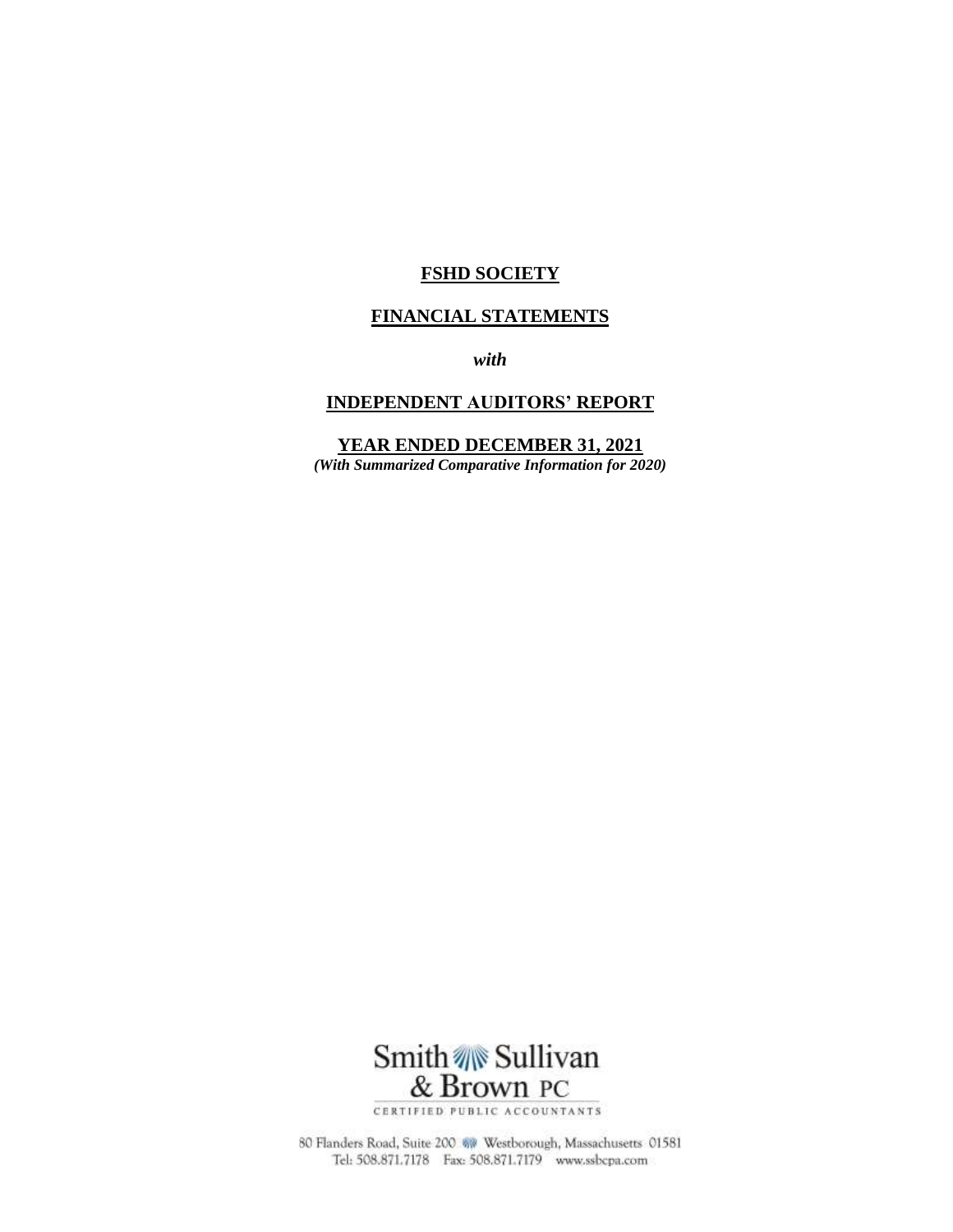## **REPORT ON FINANCIAL STATEMENTS**

**YEAR ENDED DECEMBER 31, 2021**

*(With Summarized Comparative Information for 2020)*



*Our Vision*

*To deliver treatments and a cure for FSH muscular dystrophy.*

#### *Mission*

*Be the premier catalyst for connecting all the stakeholders. Promote research focused on FSHD through thought leadership, networking, and funding.*

## *Strategic Imperatives*

- *1. To accelerate research and to advance treatments and a cure.*
- *2. To enlarge, to engage, and to empower an active community. 3. To raise and to leverage resources.*
- *4. To ensure organizational capacity to achieve the mission.*

*www.fshdsociety.org*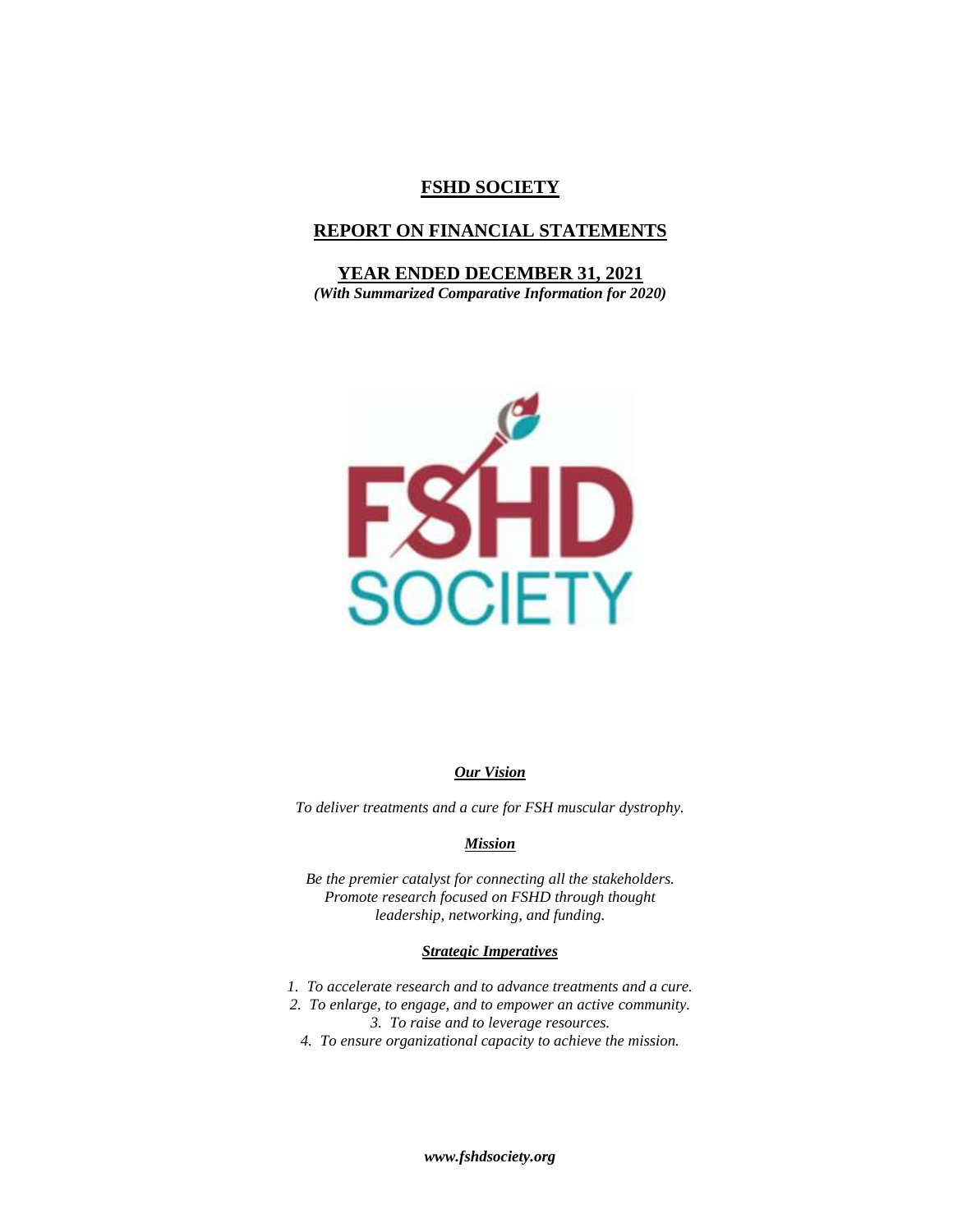## REPORT ON FINANCIAL STATEMENTS

## YEAR ENDED DECEMBER 31, 2021 *(With Summarized Comparative Information for 2020)*

# $C$  O N T E N T S

|                                               | $1 - 2$  |
|-----------------------------------------------|----------|
|                                               | 3        |
| (With Summarized Comparative Totals for 2020) |          |
| (With Summarized Comparative Totals for 2020) |          |
|                                               | 6        |
|                                               | $7 - 20$ |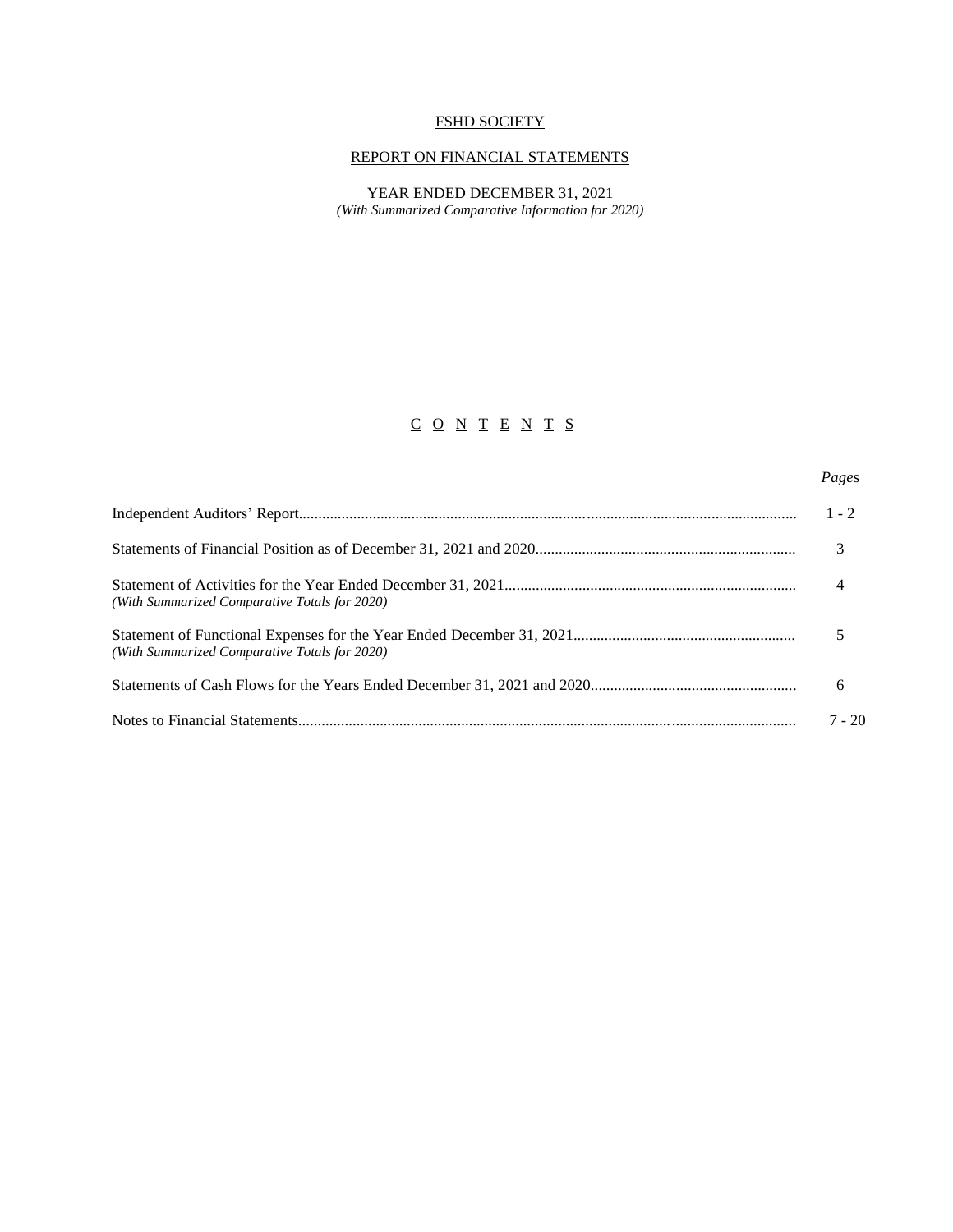# Smith **W** Sullivan & Brown PC

CERTIFIED PUBLIC ACCOUNTANTS

80 Flanders Road, Suite 200 %, Westborough, Massachusetts 01581 Tel: 508.871.7178 Fax: 508.871.7179 www.ssbcpa.com

## **INDEPENDENT AUDITORS' REPORT**

To the Board of Directors FSHD Society Randolph, Massachusetts

## **Opinion**

We have audited the accompanying financial statements of FSHD Society (a District of Columbia nonprofit corporation), which comprise the statement of financial position as of December 31, 2021, and the related statements of activities, functional expenses and cash flows for the year then ended, and the related notes to the financial statements.

In our opinion, the financial statements referred to above present fairly, in all material respects, the financial position of FSHD Society as of December 31, 2021, and the changes in its net assets and its cash flows for the year then ended in accordance with accounting principles generally accepted in the United States of America.

## **Basis for Opinion**

We conducted our audit in accordance with auditing standards generally accepted in the United States of America. Our responsibilities under those standards are further described in the Auditors' Responsibilities for the Audit of the Financial Statements section of our report. We are required to be independent of FSHD Society and to meet our other ethical responsibilities in accordance with the relevant ethical requirements relating to our audit. We believe that the audit evidence we have obtained is sufficient and appropriate to provide a basis for our audit opinion.

## **Responsibilities of Management for the Financial Statements**

Management is responsible for the preparation and fair presentation of the financial statements in accordance with accounting principles generally accepted in the United States of America, and for the design, implementation, and maintenance of internal control relevant to the preparation and fair presentation of financial statements that are free from material misstatement, whether due to fraud or error.

In preparing the financial statements, management is required to evaluate whether there are conditions or events, considered in the aggregate, that raise substantial doubt about FSHD Society's ability to continue as a going concern within one year after the date that the financial statements are available to be issued.

## **Auditors' Responsibilities for the Audit of the Financial Statements**

Our objectives are to obtain reasonable assurance about whether the financial statements as a whole are free from material misstatement, whether due to fraud or error, and to issue an auditors' report that includes our opinion. Reasonable assurance is a high level of assurance but is not absolute assurance and therefore is not a guarantee that an audit conducted in accordance with generally accepted auditing standards will always detect a material misstatement when it exists. The risk of not detecting a material misstatement resulting from fraud is higher than for one resulting from error, as fraud may involve collusion, forgery, intentional omissions, misrepresentations, or the override of internal control. Misstatements, including omissions, are considered material if there is a substantial likelihood that, individually or in the aggregate, they would influence the judgment made by a reasonable user based on the financial statements.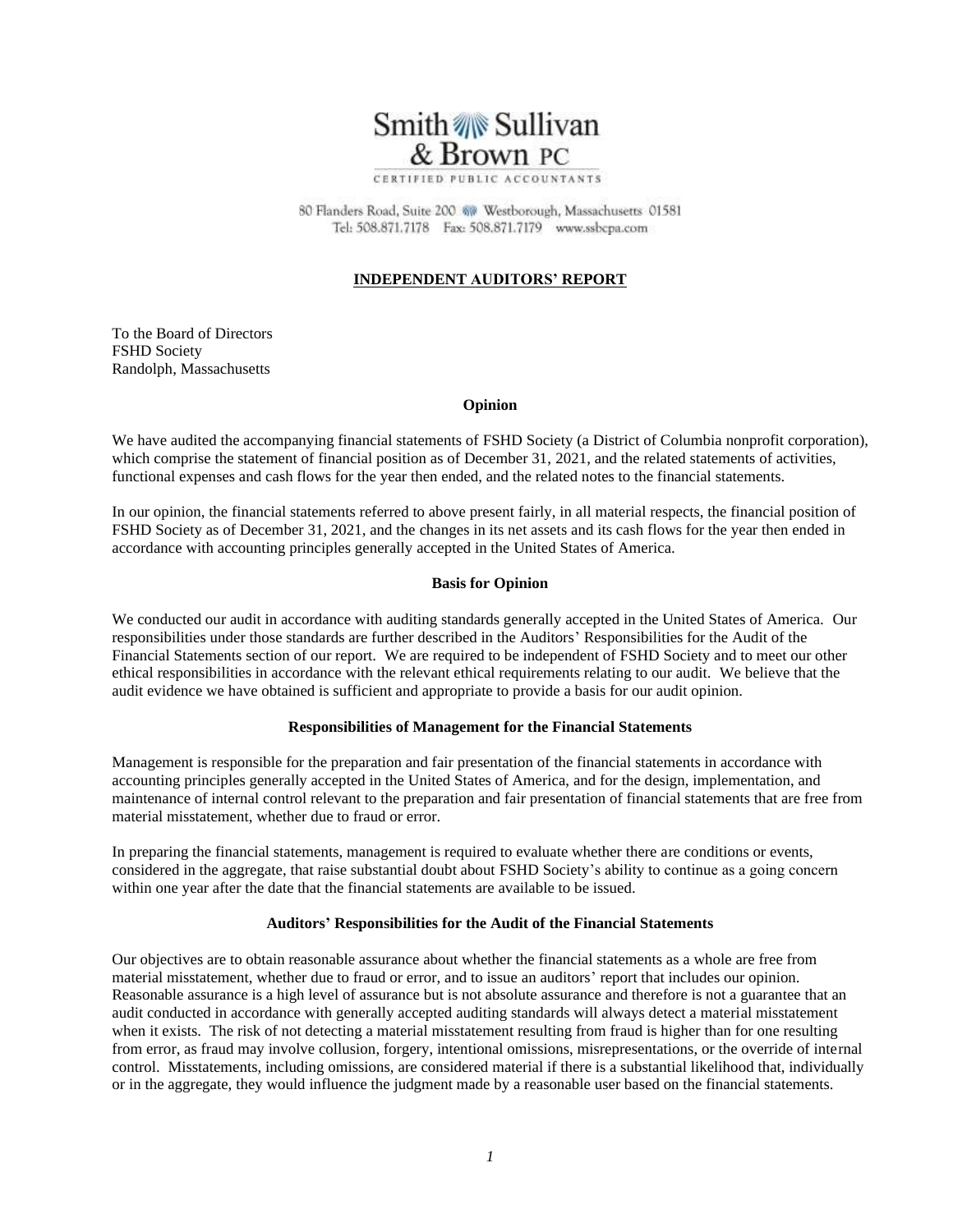To the Board of Directors FSHD Society Page Two

In performing an audit in accordance with generally accepted auditing standards, we:

- Exercise professional judgment and maintain professional skepticism throughout the audit.
- Identify and assess the risks of material misstatement of the financial statements, whether due to fraud or error, and design and perform audit procedures responsive to those risks. Such procedures include examining, on a test basis, evidence regarding the amounts and disclosures in the financial statements.
- Obtain an understanding of internal control relevant to the audit in order to design audit procedures that are appropriate in the circumstances, but not for the purpose of expressing an opinion on the effectiveness of FSHD Society's internal control. Accordingly, no such opinion is expressed.
- Evaluate the appropriateness of accounting policies used and the reasonableness of significant accounting estimates made by management, as well as evaluate the overall presentation of the financial statements.
- Conclude whether, in our judgment, there are conditions or events, considered in the aggregate, that raise substantial doubt about FSHD Society's ability to continue as a going concern for a reasonable period of time.

We are required to communicate with those charged with governance regarding, among other matters, the planned scope and timing of the audit, significant audit findings, and certain internal control related matters that we identified during the audit.

## **Report on Summarized Comparative Information**

We have previously audited FSHD Society's December 31, 2020 financial statements, and we expressed an unmodified audit opinion on those audited financial statements in our report dated March 16, 2021. In our opinion, the summarized comparative information presented herein as of and for the year ended December 31, 2020, is consistent, in all material respects, with the audited financial statements from which it has been derived.

Smith, Sullivan , Brown, AC.

Westborough, Massachusetts March 15, 2022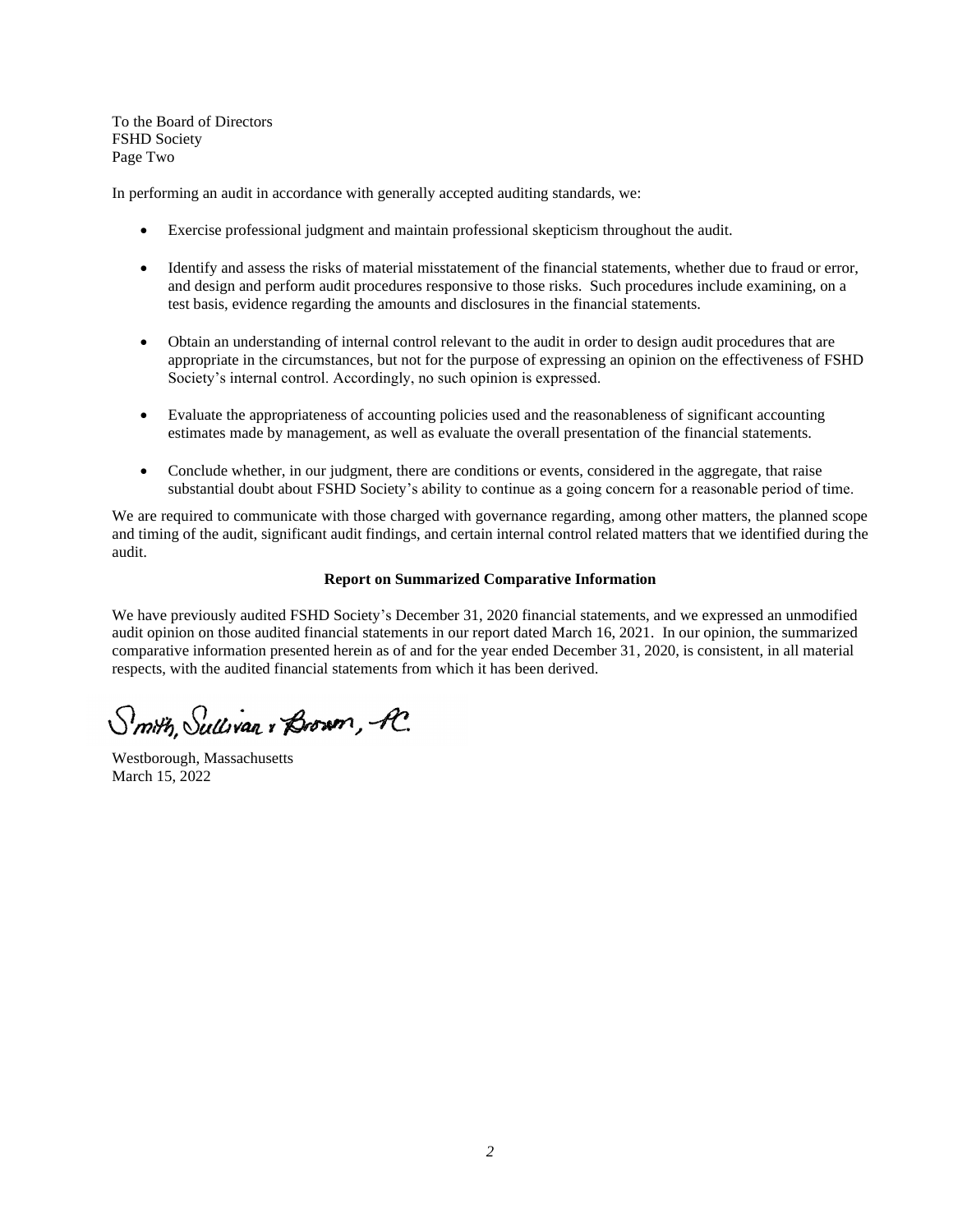## STATEMENTS OF FINANCIAL POSITION AS OF DECEMBER 31, 2021 AND 2020

| <b>ASSETS</b>                             |                |               |
|-------------------------------------------|----------------|---------------|
|                                           | 2021           | 2020          |
| <b>CURRENT ASSETS:</b>                    |                |               |
| Cash and Cash Equivalents                 | \$4,820,728    | \$3,280,720   |
| Employee Retention Tax Credit Receivable  | 227,839        |               |
| <b>Contributions Receivable</b>           | 65,847         | 340,181       |
| Prepaid Expenses                          | 123,679        | 61,251        |
| <b>Total Current Assets</b>               | 5,238,093      | 3,682,152     |
| NET PROPERTY AND EQUIPMENT                |                | 5,097         |
| NON-CURRENT ASSETS:                       |                |               |
| Contributions Receivable                  | $\overline{a}$ | 50,000        |
| Deposits                                  | 4,477          | 4,477         |
| Investments                               | 2,396,249      | 2,093,769     |
| <b>Total Non-Current Assets</b>           | 2,400,726      | 2,148,246     |
| <b>TOTAL ASSETS</b>                       | \$7,638,819    | \$5,835,495   |
| <b>LIABILITIES AND NET ASSETS</b>         |                |               |
| <b>CURRENT LIABILITIES:</b>               |                |               |
| Grants Payable                            | 669,087<br>\$  | 216,929<br>\$ |
| Accounts Payable and Accrued Expenses     | 51,730         | 43,016        |
| <b>Total Current Liabilities</b>          | 720,817        | 259,945       |
| LONG-TERM LIABILITIES:                    |                |               |
| Long-Term Deferred Compensation Liability | 67,801         | 41,878        |
| Long-Term Grants Payable                  | 497,791        |               |
| <b>Total Long-Term Liabilities</b>        | 565,592        | 41,878        |
| <b>TOTAL LIABILITIES</b>                  | 1,286,409      | 301,823       |
| NET ASSETS:                               |                |               |
| Net Assets Without Donor Restrictions     | 3,975,882      | 3,007,424     |
| Net Assets With Donor Restrictions        | 2,376,528      | 2,526,248     |
| <b>Total Net Assets</b>                   | 6,352,410      | 5,533,672     |
| <b>TOTAL LIABILITIES AND NET ASSETS</b>   | \$7,638,819    | \$5,835,495   |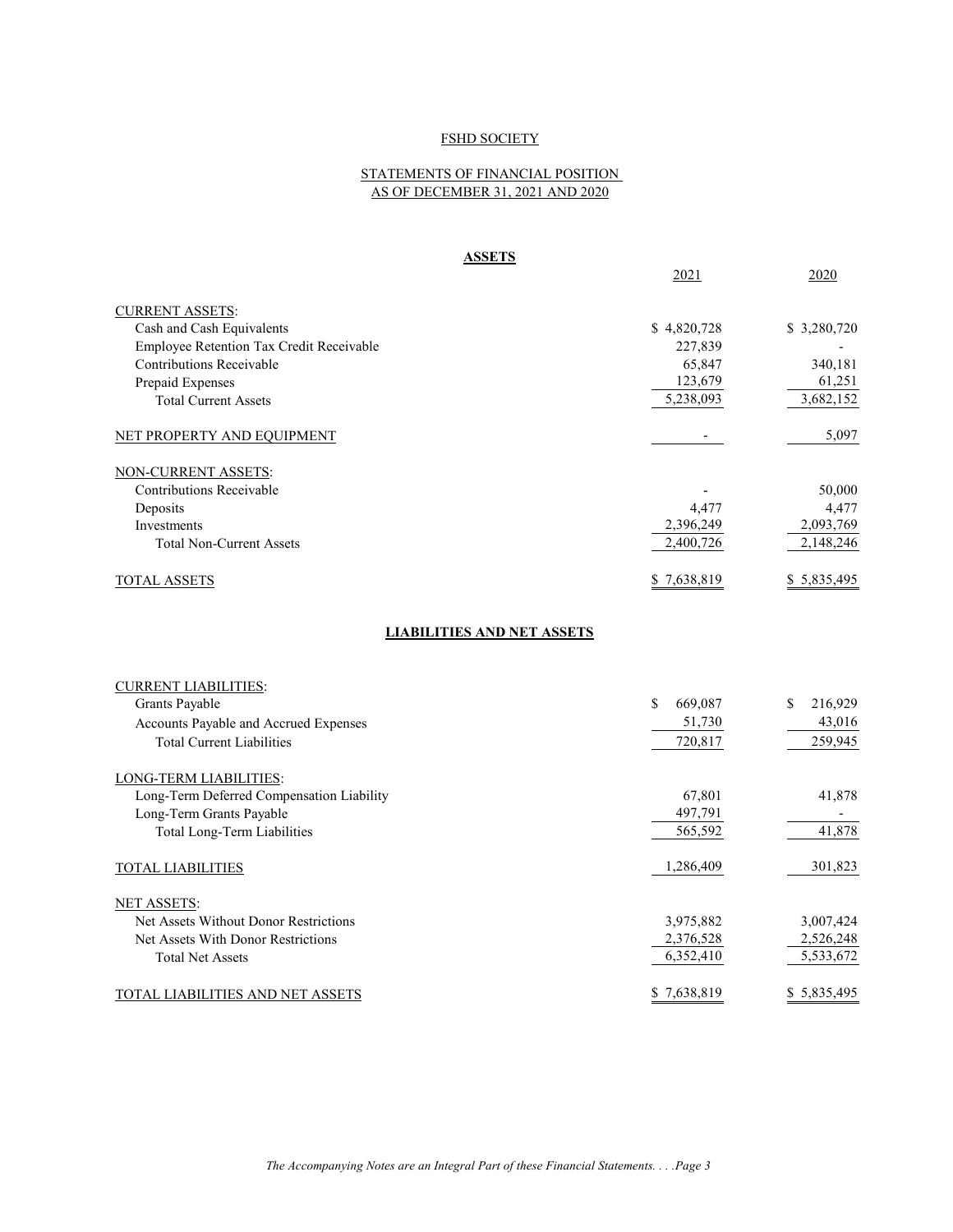## STATEMENT OF ACTIVITIES FOR THE YEAR ENDED DECEMBER 31, 2021

*(With Summarized Comparative Totals for 2020)*

|                                                         | <b>WITHOUT</b>      | <b>WITH</b>         |             |                         |
|---------------------------------------------------------|---------------------|---------------------|-------------|-------------------------|
|                                                         | <b>DONOR</b>        | <b>DONOR</b>        |             | <b>TOTAL ACTIVITIES</b> |
|                                                         | <b>RESTRICTIONS</b> | <b>RESTRICTIONS</b> | 2021        | 2020                    |
| SUPPORT, REVENUES AND RECLASSIFICATIONS                 |                     |                     |             |                         |
| Support and Revenues:                                   |                     |                     |             |                         |
| Gifts, Grants and Contributions                         | \$2,196,683         | \$1,844,977         | \$4,041,660 | \$1,748,962             |
| Gross Special Events Revenue                            | 861.126             | 37,670              | 898,796     | 541,907                 |
| Less: Cost of Direct Benefits to Donors                 | (80, 497)           |                     | (80, 497)   | (18,698)                |
| Donated Goods and Services                              | 225,200             |                     | 225,200     | 76,075                  |
| Program Revenue                                         | 172,014             |                     | 172,014     | 158,395                 |
| <b>Total Support and Revenues</b>                       | 3,374,526           | 1,882,647           | 5,257,173   | 2,506,641               |
| Investment and Other Income:                            |                     |                     |             |                         |
| Return of Grant Funds                                   | 34,640              |                     | 34,640      |                         |
| Investment Return, Net                                  | 6,822               | 362,706             | 369,528     | 399,879                 |
| Other Income (Loss)                                     | 424                 |                     | 424         | 527                     |
| Total Investment and Other Income                       | 41,886              | 362,706             | 404,592     | 400,406                 |
| Reclassification of Net Assets:                         |                     |                     |             |                         |
| Net Assets Released From Restriction                    | 2,395,073           | (2,395,073)         |             |                         |
| <b>TOTAL SUPPORT, REVENUES AND RECLASSIFICATIONS</b>    | 5,811,485           | (149, 720)          | 5,661,765   | 2,907,047               |
| <b>EXPENSES:</b>                                        |                     |                     |             |                         |
| Program Services:                                       |                     |                     |             |                         |
| Research                                                | 3,036,600           |                     | 3,036,600   | 1,364,207               |
| Patient Advocacy and Education                          | 1,037,663           |                     | 1,037,663   | 820,896                 |
| <b>Total Program Services</b>                           | 4,074,263           | $\sim$              | 4,074,263   | 2,185,103               |
| <b>Supporting Services:</b>                             |                     |                     |             |                         |
| Administrative                                          | 332,434             |                     | 332,434     | 366,401                 |
| <b>Fund Raising</b>                                     | 436,330             |                     | 436,330     | 439,375                 |
| <b>Total Supporting Services</b>                        | 768,764             |                     | 768,764     | 805,776                 |
| <b>TOTAL EXPENSES</b>                                   | 4,843,027           |                     | 4,843,027   | 2,990,879               |
| <b>CHANGE IN NET ASSETS BEFORE OTHER CHANGES</b>        | 968,458             | (149, 720)          | 818,738     | (83, 832)               |
| OTHER CHANGE IN NET ASSETS:<br>Other Loss (See Note 11) |                     | $\sim$              |             | (99, 934)               |
| <b>TOTAL CHANGES IN NET ASSETS</b>                      | 968,458             | (149, 720)          | 818,738     | (183, 766)              |
| <b>NET ASSETS - BEGINNING OF YEAR</b>                   | 3,007,424           | 2,526,248           | 5,533,672   | 5,717,438               |
| <b>NET ASSETS - END OF YEAR</b>                         | \$3,975,882         | \$2,376,528         | \$6,352,410 | \$5,533,672             |
|                                                         |                     |                     |             |                         |

*The Accompanying Notes are an Integral Part of these Financial Statements. . . .Page 4*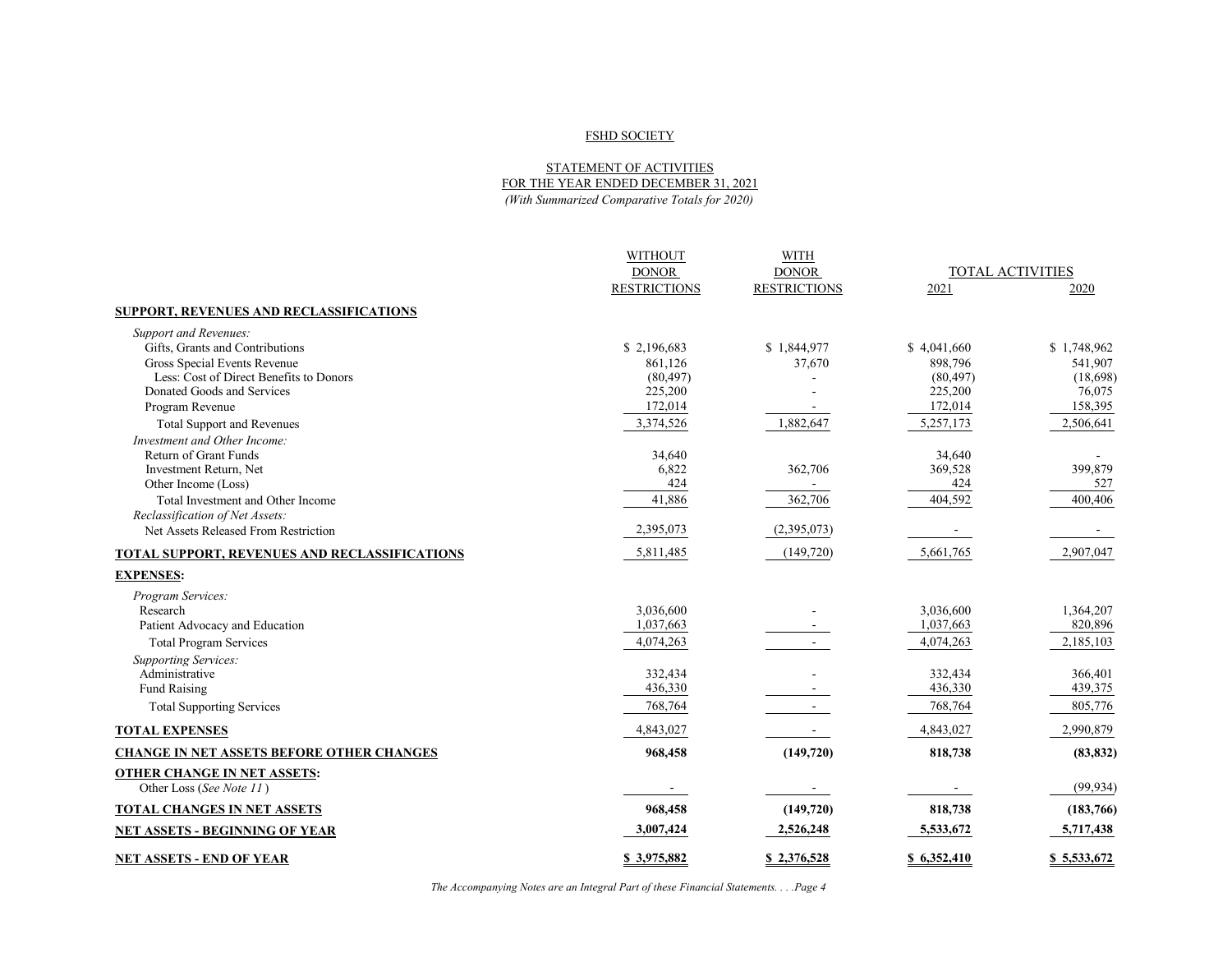## STATEMENT OF FUNCTIONAL EXPENSES FOR THE YEAR ENDED DECEMBER 31, 2021

*(With Summarized Comparative Totals for 2020)*

| <b>Total Expenses per Statement of Activities</b>              | \$3,036,600     | 1,037,663<br>\$          | \$4,074,263     | 332,434                  | \$<br>436,330  | \$4,843,027 | \$2,990,879                |
|----------------------------------------------------------------|-----------------|--------------------------|-----------------|--------------------------|----------------|-------------|----------------------------|
| Less: Cost of Direct Benefits to Donors                        |                 |                          |                 |                          | (80, 497)      | (80, 497)   | (18,698)                   |
| <b>Total Functional Expenses</b>                               | 3,036,600       | 1,037,663                | 4,074,263       | 332,434                  | 516,827        | 4,923,524   | 3,009,577                  |
| <b>Public Awareness</b>                                        | 200             | 1,768                    | 1,968           |                          | 1,601          | 3,569       | 6,443                      |
| Depreciation Expense                                           |                 |                          | $\overline{a}$  | 5,097                    | $\overline{a}$ | 5,097       | 2,011                      |
| Insurance                                                      |                 | 105                      | 105             | 8,209                    |                | 8,314       | 7,137                      |
| and Financial Consultants                                      |                 |                          |                 | 15,500                   |                | 15,500      | 15,500                     |
| Accounting, Auditing                                           |                 |                          |                 |                          |                |             |                            |
| Directors Expenses                                             |                 |                          |                 | 5,250                    |                | 5,250       | 5,268                      |
| Chapter and Volunteer Development                              |                 | 4,887                    | 4,887           | $\overline{\phantom{a}}$ | 70             | 4,957       | 22,207                     |
| Occupancy                                                      | 12,658          | 18,324                   | 30,982          | 7,971                    | 7,861          | 46,814      | 44,185                     |
| Office Expenses                                                | 11,615          | 17,922                   | 29,537          | 6,197                    | 13,467         | 49,201      | 37,732                     |
| Bank Service Charges and<br><b>Credit Card Processing Fees</b> | 9,461           | 13,182                   | 22,643          | 8,765                    | 43,492         | 74,900      | 42,039                     |
| <b>Bad Debt Expense</b>                                        |                 |                          |                 | 2,504                    |                | 2,504       | 50,000                     |
| <b>Fundraising Expenses</b>                                    |                 |                          |                 | $\blacksquare$           | 100,033        | 100,033     | 53,774                     |
| Printing                                                       | 490             | 33,112                   | 33,602          |                          | 32,376         | 65,978      | 72,235                     |
| <b>Donated Services</b>                                        | 70,300          | 150,700                  | 221,000         | 4,200                    | $\overline{a}$ | 225,200     | 76,075                     |
| Website and Computer Related Expenses                          | 41,772          | 54,420                   | 96,192          | 14,571                   | 18,584         | 129,347     | 117,458                    |
| Patient Meetings and Research Conferences                      | 63,071          | 7,522                    | 70,593          |                          |                | 70,593      | 90,452                     |
| <b>Consultants and Professional Fees</b>                       | 17,240          | 35,342                   | 52,582          | 7,716                    |                | 60,298      | 73,139                     |
| Travel, Lodging and Meals                                      | 11,589          | 39,049                   | 50,638          | 871                      | 19,923         | 71,432      | 46,622                     |
| Scientific Grants and Projects                                 | 2,347,464       |                          | 2,347,464       |                          |                | 2,347,464   | 625,018                    |
| Salaries and Related Expenses                                  | 450,740         | <sup>\$</sup><br>661,330 | \$1,112,070     | 245,583<br>\$.           | \$<br>279,420  | \$1,637,073 | \$1,622,282                |
|                                                                | <b>RESEARCH</b> | <b>EDUCATION</b>         | <b>SERVICES</b> | <b>STRATIVE</b>          | <b>RAISING</b> | 2021        | 2020                       |
|                                                                |                 | <b>AND</b>               | <b>PROGRAM</b>  | ADMINI-                  | <b>FUND</b>    |             | <b>FUNCTIONAL EXPENSES</b> |
|                                                                |                 | <b>ADVOCACY</b>          | <b>TOTAL</b>    |                          |                |             | <b>TOTAL</b>               |
|                                                                |                 | <b>PATIENT</b>           |                 |                          |                |             |                            |

*The Accompanying Notes are an Integral Part of these Financial Statements. . . .Page 5*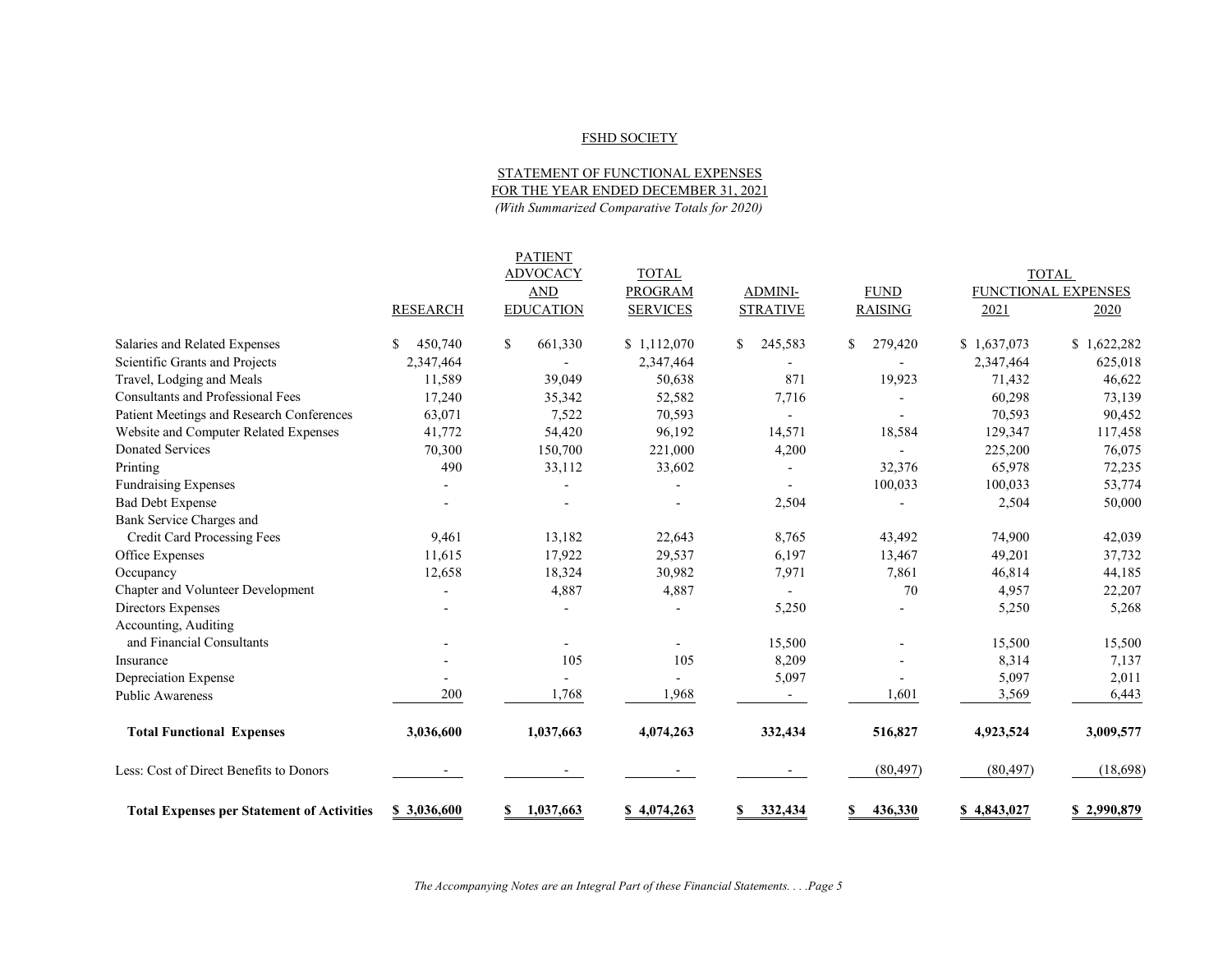## STATEMENTS OF CASH FLOWS FOR THE YEARS ENDED DECEMBER 31, 2021 AND 2020

|                                                                                                                                  | 2021          | 2020            |
|----------------------------------------------------------------------------------------------------------------------------------|---------------|-----------------|
| <b>CASH FLOWS FROM OPERATING ACTIVITIES:</b>                                                                                     |               |                 |
| Change in Net Assets                                                                                                             | \$<br>818,738 | (183,766)<br>\$ |
| Adjustments to Reconcile Changes in Net Assets to Net Cash<br>Provided (Used) by Operating Activities:                           |               |                 |
| Depreciation Expense                                                                                                             | 5,097         | 2,011           |
| Contributions of Mutual Funds to Lewis Family Donor Advised Fund for FSHD                                                        | (1,008,635)   |                 |
| Contributions Restricted for Lewis Family Donor Advised Fund for FSHD                                                            |               | (7,500)         |
| Investment Return, Net                                                                                                           | (363, 022)    | (392, 343)      |
| Deferrals to Deferred Compensation Plan                                                                                          | (25, 923)     | (22, 878)       |
| Changes in Operating Assets and Liabilities:                                                                                     |               |                 |
| Employee Retention Tax Credit Receivable                                                                                         | (227, 839)    |                 |
| Contributions Receivable - Current and Long-Term                                                                                 | 324,334       | 774,095         |
| Prepaid Expenses                                                                                                                 | (62, 428)     | (15, 490)       |
| Grants Payable - Current and Long-Term                                                                                           | 949,949       | (269, 121)      |
| Accounts Payable and Accrued Expenses                                                                                            | 8,714         | (7,024)         |
| Accrued Payroll and Related Costs                                                                                                |               | (219, 938)      |
| Net Adjustment                                                                                                                   | (399, 753)    | (158, 188)      |
| NET CASH PROVIDED (USED) BY OPERATING ACTIVITIES                                                                                 | 418,985       | (341, 954)      |
| <b>CASH FLOWS FROM INVESTING ACTIVITIES:</b>                                                                                     |               |                 |
| Proceeds from Sale of Donor Advised Fund Investments                                                                             | 1,095,100     | 1,132,000       |
| Purchase of Investments                                                                                                          |               | (150,000)       |
| Net Cash Flows From Investing Actitivies                                                                                         | 1,095,100     | 982,000         |
| <b>CASH FLOWS FROM FINANCING ACTIVITIES:</b>                                                                                     |               |                 |
| Increase in Long-Term Deferred Compensation Liability                                                                            | 25,923        | 22,878          |
| Net Cash Flows From Financing Actitivies                                                                                         | 25,923        | 22,878          |
|                                                                                                                                  |               |                 |
| <b>NET INCREASE IN CASH BALANCES</b>                                                                                             | 1,540,008     | 662,924         |
| <b>CASH AND CASH EQUIVALENTS - BEGINNING OF YEAR</b>                                                                             | 3,280,720     | 2,617,796       |
| <u>CASH AND CASH EQUIVALENTS - END OF YEAR</u>                                                                                   | \$4,820,728   | \$3,280,720     |
| <b>Non-Cash Investing and Financing Activities:</b><br>Contributions of Mutual Funds to Lewis Family Donor Advised Fund for FSHD | \$1,008,635   | \$              |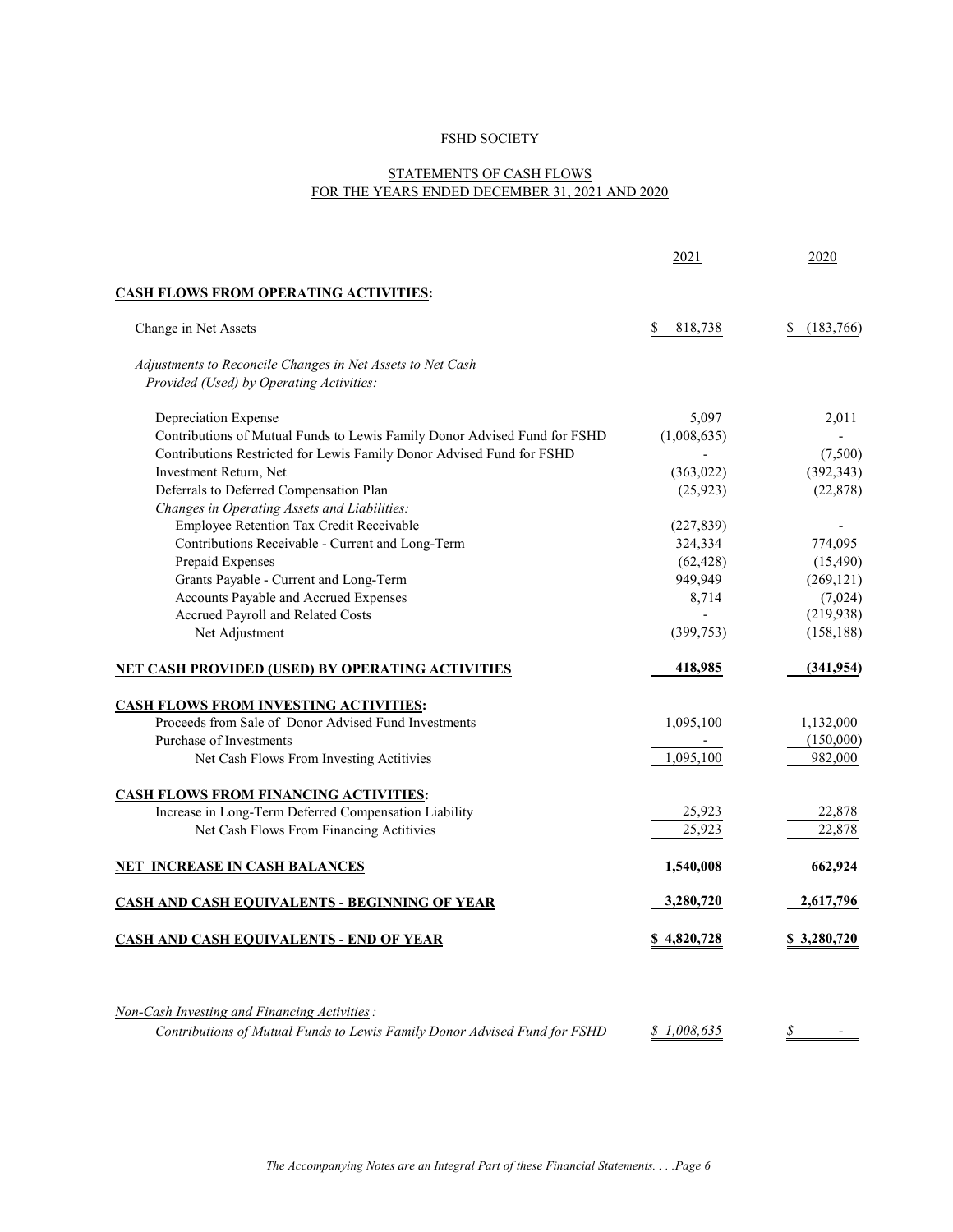## NOTES TO FINANCIAL STATEMENTS

#### DECEMBER 31, 2021 *(With Summarized Comparative Information for 2020)*

## NOTE 1 OPERATIONS AND NONPROFIT STATUS

## **Operations:**

The FSHD Society (the "Society" or the "Organization") is a world leader in combating facioscapulohumeral muscular dystrophy (FSH muscular dystrophy or FSHD). The Society is the premier catalyst for connecting all stakeholders of FSHD. The Society promotes research focused on FSHD through thought leadership, networking, and funding. Patients and families are aided through patient advocacy and education.

#### **Nonprofit Status:**

The Organization was originally incorporated as the Facioscapulohumeral (FSH) Society in 1991, under the provisions of the District of Columbia Nonprofit Corporation Act and qualifies as a tax-exempt not-forprofit corporation under Section 501(c)(3) of the Internal Revenue Code. Effective October 2, 2019, the Society legally changed its name to FSHD Society. The FSHD Society is not classified as a private foundation under Section 509(a); accordingly, contributions made to this Organization qualify for the maximum charitable deduction for Federal income tax purposes.

#### NOTE 2 SUMMARY OF SIGNIFICANT ACCOUNTING POLICIES

The accounting policies which affect significant elements of the Organization's financial statements are described below to enhance the usefulness of the financial statements to the reader. The preparation of financial statements in conformity with generally accepted accounting principles requires management to make estimates and assumptions that affect the reported amounts of assets and liabilities and disclosure of contingent assets and liabilities at the date of the financial statements and the reported amounts of revenues and expenses during the reporting period. Actual results could differ from those estimates; however, adherence to generally accepted accounting principles has, in management's opinion, resulted in reliable and consistent financial reporting by the Organization.

#### **Basis of Accounting:**

The Organization's policy is to maintain its books and prepare its financial statements on the accrual basis of accounting in accordance with generally accepted accounting principles. Consequently, revenues and gains are recognized when earned and expenses and losses are recognized when a liability has been incurred.

#### **Cash and Cash Equivalents:**

*Cash and Cash Equivalents* consist of cash and highly liquid financial instruments with original maturities of three months or less, which are neither held for nor restricted by donors for long-term purposes.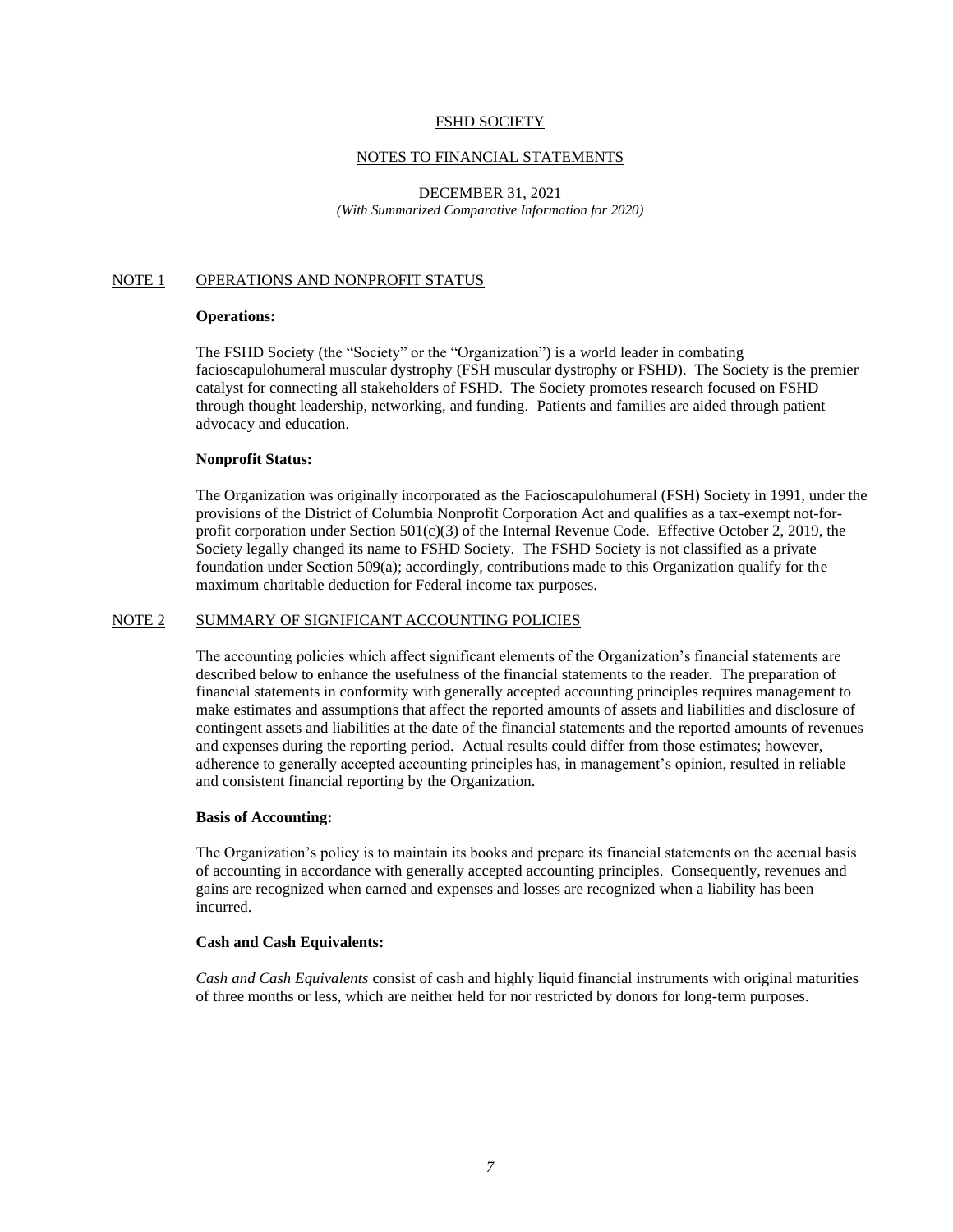#### NOTES TO FINANCIAL STATEMENTS

DECEMBER 31, 2021 *(With Summarized Comparative Information for 2020)*

*(Continued)*

#### NOTE 2 *(Continued)*

#### **Fair Value of Financial Instruments:**

The Organization reports its fair value measures by using a three-level hierarchy that prioritizes the inputs used to measure fair value. This hierarchy, established by generally accepted accounting principles, requires that entities maximize the use of observable inputs and minimize the use of unobservable inputs when measuring fair value.

The three levels of inputs used to measure fair value are defined as follows:

- Level 1 Quoted prices for identical assets or liabilities in active markets to which the Organization has access at the measurement date.
- Level 2 Inputs other than quoted prices included in Level 1 that are observable for the asset or liability, either directly or indirectly. Level 2 inputs include quoted prices for similar assets or liabilities in active markets; quoted prices for identical or similar assets in markets that are not active; observable inputs other than quoted prices for the asset or liability (for example, interest rate and yield curves); and inputs derived principally from, or corroborated by, observable market data by correlation or by other means.
- Level 3 Unobservable inputs for the asset or liability. Unobservable inputs should be used to measure the fair value to the extent that observable inputs are not available.

The primary use of fair value measures in the Organization's financial statements is the recurring measurement of investments. There have been no changes to this valuation methodology.

#### **Financial Statement Presentation:**

As required by the *FASB Accounting Standards Codification™*, the Organization classifies its net assets based on the existence or absence of donor or grantor-imposed restrictions. Accordingly, net assets and changes in net assets therein are classified and reported as follows:

*Net Assets Without Donor Restrictions* - consists of assets, public support and program revenues which are available and used for activities and programs. Net assets without donor restrictions represents the portion of net assets of the Organization that is not restricted by donor-imposed stipulations. Contributions are considered without restriction unless specifically restricted by the donor. In addition, net assets without donor restrictions may include funds which represent unrestricted resources designated by the Board of Directors for specific purposes.

*Net Assets With Donor Restrictions* - includes funds with donor-imposed restrictions which permit the donee organization to expend the assets as specified and are satisfied either by the passage of time or by actions of the Organization. Resources of this nature originate from gifts, grants, bequests, and contracts, and may include investment income earned on restricted funds.

These may also include resources which have a permanent donor-imposed restriction which stipulates that the assets are to be maintained permanently but permits the Organization to expend part or all the income derived from the donated assets.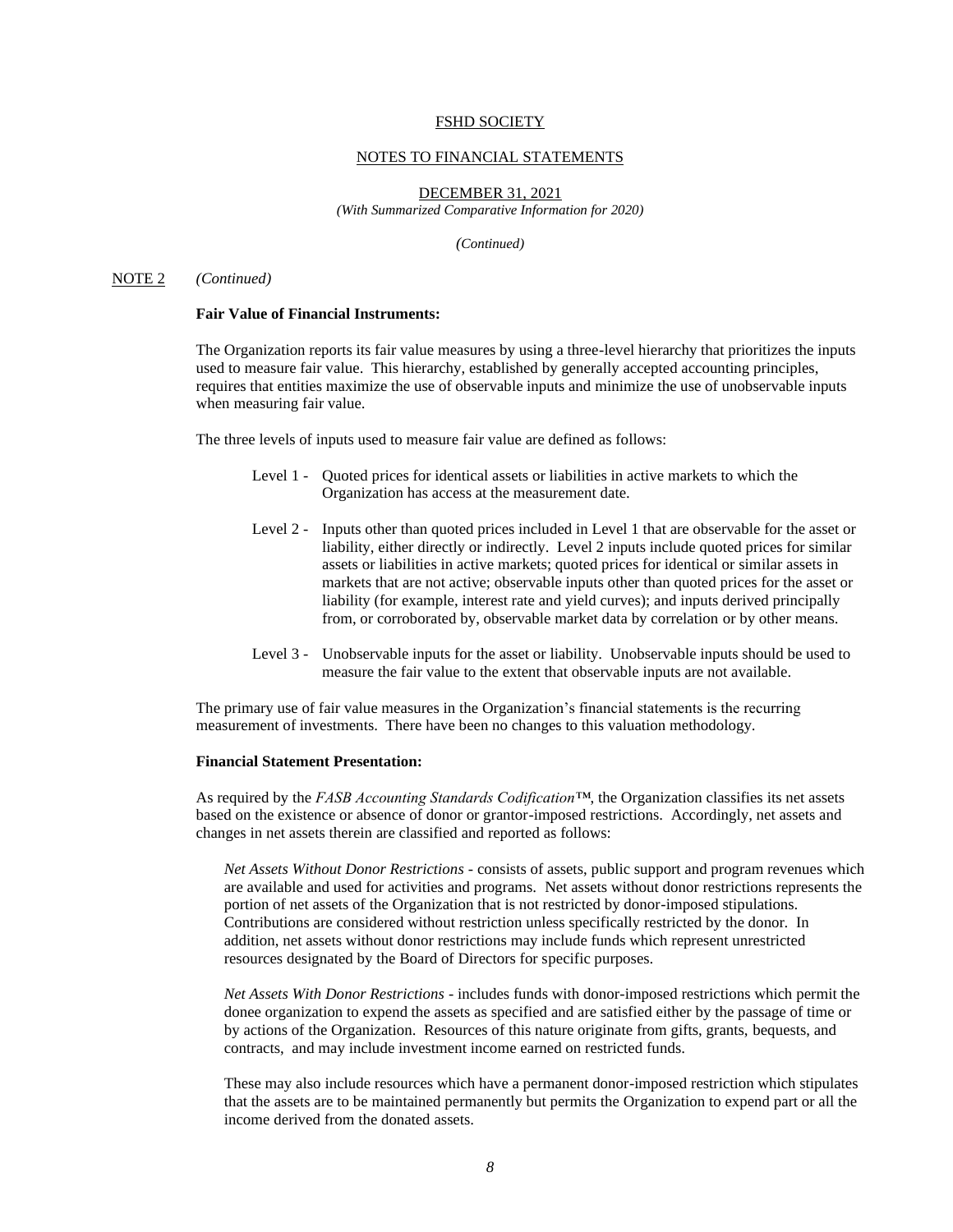#### NOTES TO FINANCIAL STATEMENTS

DECEMBER 31, 2021

*(With Summarized Comparative Information for 2020)*

*(Continued)*

#### NOTE 2 *(Continued)*

#### **Contributions Receivable:**

*Contributions Receivable* are classified as current if they are scheduled for receipt within one year and noncurrent when the expected date of receipt exceeds one year. Unconditional promises to give that are expected to be collected within one year are reported at net realizable value. Unconditional promises to give due in future years are initially valued at a discounted rate when such amounts are considered material. For each of the years presented, non-current contributions receivable were due within five years. Management determines the allowance for uncollectable contributions receivable on historical experience, an assessment of economic conditions, and a review of subsequent collections. Contributions receivable are written off when deemed uncollectable. The following table shows the activity in the allowance for doubtful accounts:

| Balance at Beginning of Period      | \$50,000 | $\sim$ |
|-------------------------------------|----------|--------|
| <b>Bad Debt Expense</b>             | 2.504    | 50,000 |
| Write-Off of Uncollectible Accounts | (52,504) |        |
| Balance at End of Period            |          |        |

#### **Investments:**

The Organization holds two types of investments: (i) long-term investments made to increase earnings in support of the Society's mission and underlying planned giving agreements; and (ii) programmatic investments made to provide equity capital to directly fund companies to accelerate the development of a cure for FSH muscular dystrophy.

The Organization maintains an investment portfolio which consists of cash, mutual funds, exchange traded funds (ETFs) and preferred stocks and bonds. As required by the FASB Accounting Standards Codification™, investment purchases are recorded at cost, or if donated, at fair value on the date of donation. Thereafter, investments are reported at their fair values in the Statement of Financial Position. Net investment return (loss) is reported in the Statement of Activities and consists of interest and dividend income, realized and unrealized capital gains and losses, less external and direct internal investment expenses. Purchases and sales of securities are recorded on the trade date. In determining the gains (losses) realized on the sales of securities, the cost of the securities sold has been determined on a first in, first out basis. Cash held in brokerage accounts is reported as investments for purposes of these financial statements. Investments are classified as either short-term or long-term depending on the underlying intentions. *See Footnote 4*.

Programmatic investments are subject to the same accounting standards as similar financial instruments. The Society's programmatic investments are accounted for under the equity method of accounting as further discussed in Note 4.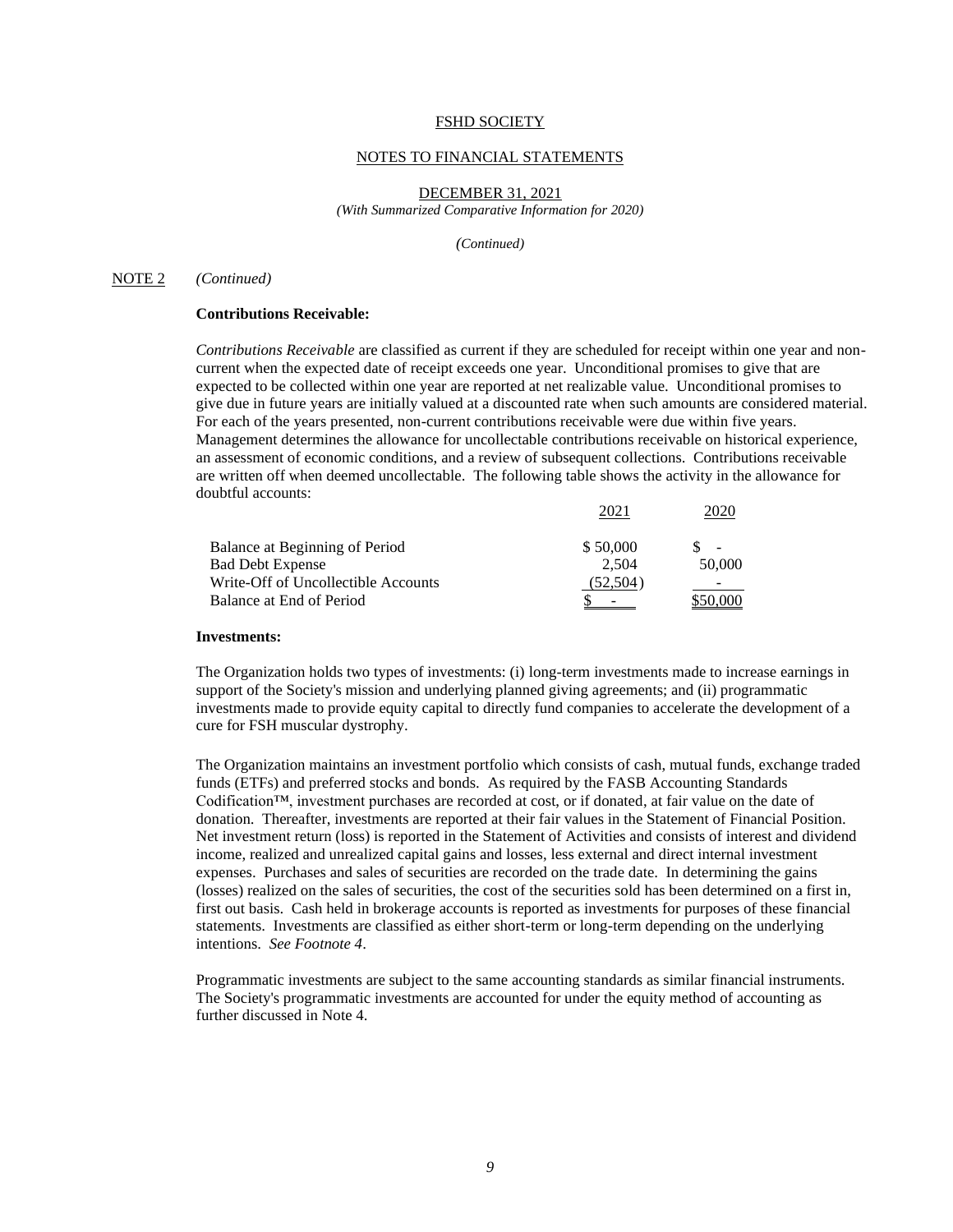#### NOTES TO FINANCIAL STATEMENTS

DECEMBER 31, 2021 *(With Summarized Comparative Information for 2020)*

*(Continued)*

#### NOTE 2 *(Continued)*

#### **Property and Equipment:**

FSHD Society records all property and equipment at cost, if purchased (exceeding \$5,000), or if donated, at fair value on the date of receipt. Expenditures for maintenance, repairs and renewals are charged to expense as incurred, whereas major betterments (exceeding \$5,000) are capitalized as additions to property and equipment. Depreciation of property and equipment is computed using the straight-line method over the estimated useful lives of the assets, as expressed in terms of years.

#### **Donor Advised Funds:**

The Lewis Family Donor Advised Fund for FSHD is restricted by the donor for the purpose of advancing research or therapeutic efforts on behalf of FSHD patients. As a donor advised fund, the FSHD Society has ultimate variance power over the use of funds; however, the agreement allows donors to recommend grant recipients subject to the Society's approval. The Lewis Family Donor Advised Fund for FSHD includes a specification by the donor as to the area of interest they recommend the funds to be spent; therefore, the Society has elected to report these funds as net assets with donor restrictions in the accompanying financial statements.

## **Contributions, Gifts and Grants:**

As required by the FASB Accounting Standards Codification™, contributions are required to be recorded as receivables and revenues, and the Organization is required to distinguish between contributions received for each net asset category in accordance with donor-imposed restrictions.

The Organization recognizes contributions when cash, securities, or other assets; an unconditional promise to give; or a notification of a beneficial interest is received. Conditional promises to give - that is, those with a measurable performance or other barrier and right of return - are not recognized until the conditions on which they depend have been met. Contributions of assets other than cash are reported at their estimated fair value.

Multi-year, unconditional commitments are recognized in the year during which the initial commitment was made. Contributions to be received after one year are discounted at an appropriate discount rate commensurate with the risk involved, when such amounts are considered material.

Support that is restricted by the donor is reported as an increase in net assets with donor restrictions until the restrictions expire, at which time the assets are reclassified to net assets without donor restrictions.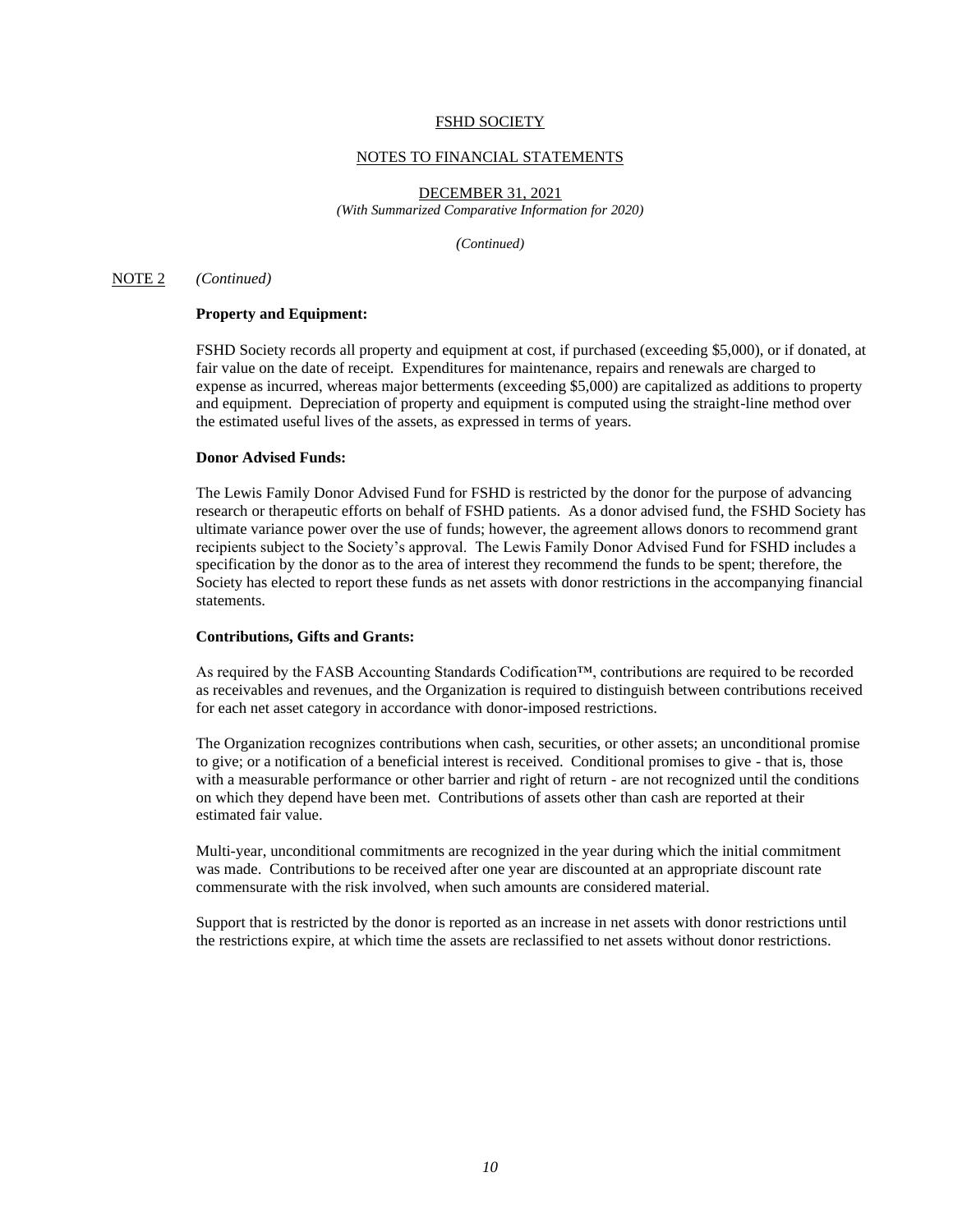#### NOTES TO FINANCIAL STATEMENTS

DECEMBER 31, 2021 *(With Summarized Comparative Information for 2020)*

*(Continued)*

#### NOTE 2 *(Continued)*

#### **Grants Expense, Return of Grant Funds, and Grants Payable:**

The Society makes grants to eligible applicants after requests for research funding have been reviewed and recommended by the Society's Scientific Advisory Board ("SAB") and the Society's Therapeutic Accelerator and Research Committee ("TARC"). The Society recognizes an expense for *Scientific Grants and Projects* at the time the Board of Directors votes to approve the SAB and TARC recommendations on awards and all significant conditions have been met. *Grants Payable* are classified as current if they are scheduled to be paid within one year, and non-current when they are expected to be paid in more than one year. Conditional commitments are not recognized in the financial statements until measurable performance or other barriers have substantially been met. As of December 31, 2021, *Long-Term Grants Payable* are due in 2023-2024.

#### **Donated Goods and Services:**

As required by the *FASB Accounting Standards Codification™*, the Organization maintains a policy whereby the value of donated goods and services which create or enhance nonfinancial assets; require a specialized skill; and which would have otherwise been purchased by the Organization are recognized as revenue and expense on the Statement of Activities and are listed as expenses on the Statement of Functional Expenses.

The Society pays for most services requiring specific expertise. However, many individuals volunteer their time and perform a variety of tasks that assist the Society with its meetings and events, peer review of grant applications, research programs, committee assignments and publications. Substantially all these tasks are performed through donated services.

#### **Functional Expenses:**

The Organization allocates its expenses on a functional basis among various programs and support services. Expenses that can be identified with a specific program and support service are allocated directly according to their natural expense classification. Other expenses, such as S*alaries and Related Expenses*, *Website and Computer Related Expenses*, *Office Expenses*, and *Occupancy*, that are common to several functions are allocated based on salary dollars. Supporting services are those related to operating and managing the Organization and its programs on a day-to-day basis. Supporting services have been sub-classified as follows:

*Administrative* - includes all activities related to FSHD Society's internal management and accounting for program services.

*Fund Raising* - includes all activities related to maintaining contributor information, writing grant proposals, direct mail solicitation, distribution of materials and other similar projects related to the procurement of funds.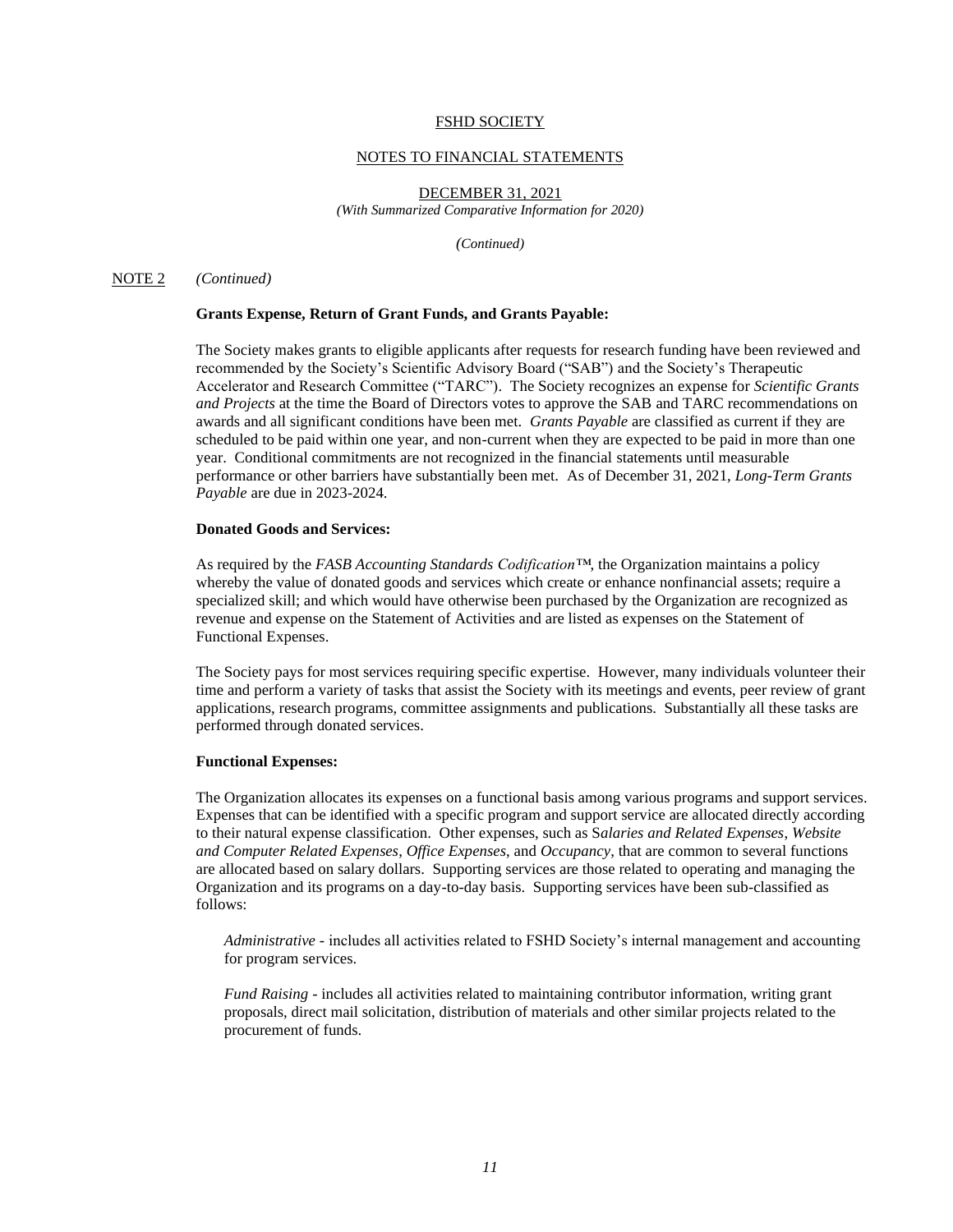#### NOTES TO FINANCIAL STATEMENTS

#### DECEMBER 31, 2021

*(With Summarized Comparative Information for 2020)*

*(Continued)*

#### NOTE 3 PROPERTY AND EQUIPMENT

As of December 31, 2020, *Property and Equipment* consisted of Furniture and Fixtures with an original cost of \$12,154 and accumulated depreciation of \$7,057, which equals a net book value of \$5,097. Furniture and Fixtures have been depreciated over an estimated useful life of 7 years and during 2021, Furniture and Fixtures were fully depreciated. As of December 31, 2021, *Property and Equipment* is fully depreciated and written-off on the accompanying Statements of Financial Position*.*

#### NOTE 4 INVESTMENTS

#### **Investment Components:**

As of December 31, 2021, and 2020 *Investments* on the Statements of Financial Position consist of the following:

| <b>Investment Components</b>             | 2021        | 2020        |
|------------------------------------------|-------------|-------------|
| Lewis Family Donor Advised Fund for FSHD | \$2,178,448 | \$1,901,891 |
| <b>Deferred Compensation Investments</b> | 67,801      | 41,878      |
| <b>Total Fair Value Investments</b>      | 2.246.249   | 1,943,769   |
| Programmatic Equity Investments          | 150,000     | 150,000     |
| <b>Total Investments</b>                 | \$2,396,249 | \$2,093,769 |

As of December 31, 2021 and 2020, investment costs and unrealized gains and losses consisted of the following components:

|                              | December 31, 2021 |              |                          |                  |                          |             |
|------------------------------|-------------------|--------------|--------------------------|------------------|--------------------------|-------------|
|                              | Cost              | Unrealized   | Unrealized               | Fair Value       | Fair Value               | Total       |
| Investment Type              | <b>Basis</b>      | Gains        | Losses                   | (Level 1)        | (Level 2)                | Fair Value  |
|                              |                   |              |                          |                  |                          |             |
| Cash and Sweep Accounts \$   | 4,106             | -8<br>$\sim$ | $\sim$                   | $4.106$ \$<br>S  | $\overline{\phantom{0}}$ | 4.106<br>S  |
| Mutual Funds                 | 1,564,211         | 515.546      | (131.256)                | 1,948,501        | -                        | 1,948,501   |
| <b>Exchange Traded Funds</b> | 106,872           | 47,306       |                          | 154.178          | ۰                        | 154,178     |
| Preferred Stocks and Bonds   | 141,992           | 1,833        | (4.361)                  | $\sim$ 100 $\pm$ | 139.464                  | 139,464     |
| Total                        | \$1,817,181       | \$564,685    | $$(135,617)$ \$2,106,785 |                  | \$139,464                | \$2,246,249 |
|                              |                   |              |                          |                  |                          |             |

|                              | December 31, 2020 |                                 |                       |              |                                |             |
|------------------------------|-------------------|---------------------------------|-----------------------|--------------|--------------------------------|-------------|
|                              | Cost              |                                 | Unrealized Unrealized | Fair Value   | Fair Value                     | Total       |
| Investment Type              | <b>Basis</b>      | Gains                           | Losses                | (Level 1)    | (Level 2)                      | Fair Value  |
|                              |                   |                                 |                       |              |                                |             |
| Cash and Sweep Accounts \$   | 12,323            | - S<br>$\overline{\phantom{a}}$ | $S =$                 | 12.323<br>S. | -S<br>$\overline{\phantom{0}}$ | 12.323<br>S |
| <b>Mutual Funds</b>          | 1,105,425         | 438,849                         | (91)                  | 1,544,183    | $\overline{\phantom{a}}$       | 1,544,183   |
| <b>Exchange Traded Funds</b> | 164,576           | 37,180                          |                       | 201,756      | -                              | 201,756     |
| Preferred Stocks and Bonds   | 180,742           | 6,744                           | (1.979)               |              | 185,507                        | 185,507     |
| Total                        | .463,066          | \$482.773                       | \$(2,070              | \$1,758,262  | \$185,507                      | \$1,943,769 |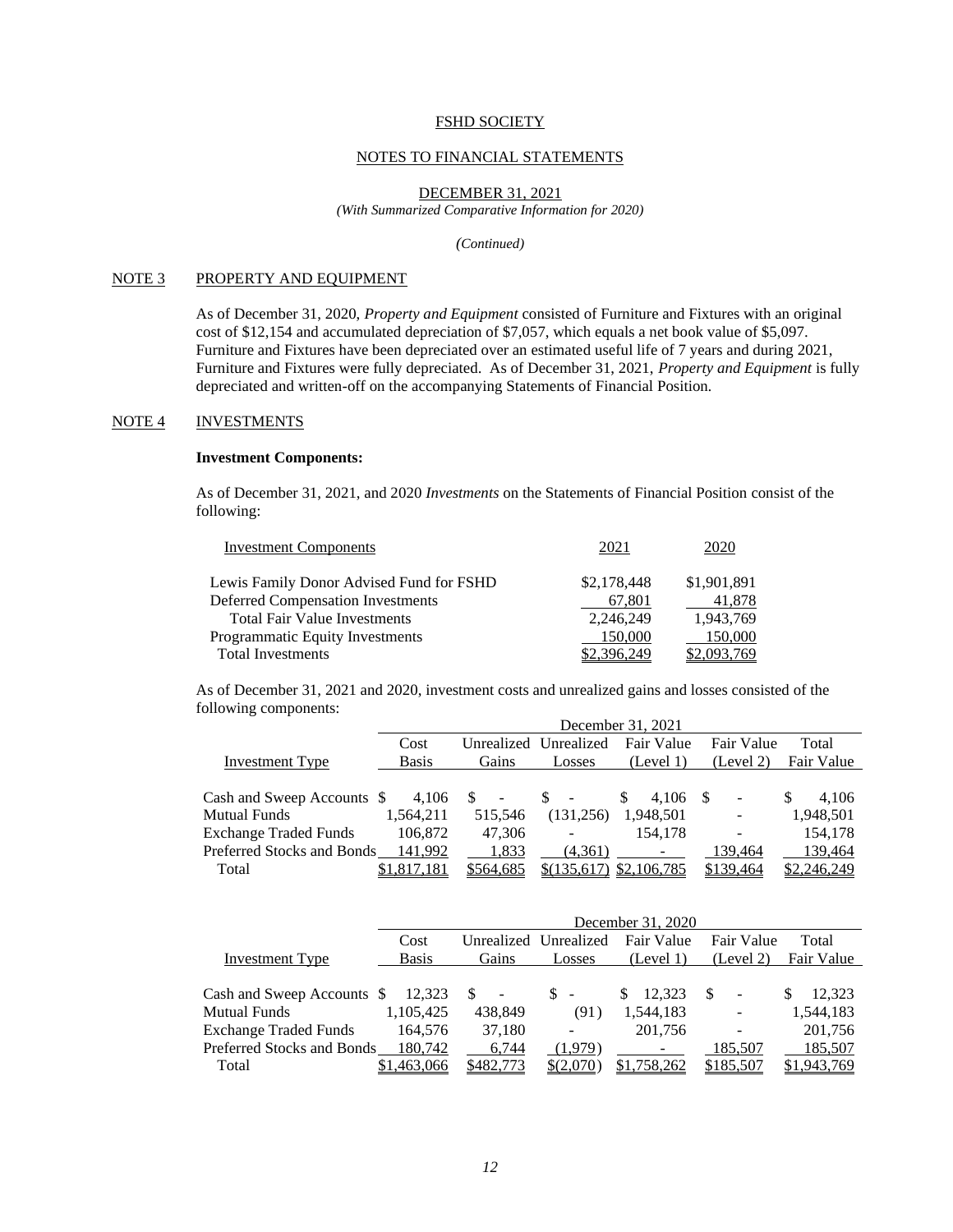#### NOTES TO FINANCIAL STATEMENTS

#### DECEMBER 31, 2021

*(With Summarized Comparative Information for 2020)*

*(Continued)*

#### NOTE 4 *(Continued)*

The Organization uses the following ways to determine the fair value of its investments:

Mutual Funds and ETFs: Valued at the daily closing prices as reported by the mutual funds and ETFs. The funds held by the Organization are deemed to be actively traded and are valued using Level 1 inputs *(See Page 8).*

Preferred Stocks and Bonds: Determined by independent unadjusted market-based prices received from a third-party pricing service that utilizes pricing models that consider standard input factors such as observable market data, benchmark yields, interest rate volatilities, broker/dealer quotes, credit spreads, and new issue data. Preferred stocks and bonds are valued using level 2 inputs *(See Page 8).*

Components of *Investment Return* for the years ended December 31, 2021 and 2020, is as follows:

| Components of Investment Return | 2021      |          |
|---------------------------------|-----------|----------|
| Interest and Dividends          | \$122,027 | \$72.211 |
| Unrealized Gains (Losses)       | (51,655)  | 203,767  |
| Realized Gains (Losses)         | 299.156   | 123.901  |
| Net Investment Return           | 369.528   |          |

#### **Programmatic Equity Investment:**

During 2020, the Organization purchased 13,298 units of in InformiR Holdings, LLC ("InformiR") for a total investment of \$150,000. The primary purpose of the investment is to accelerate research towards a cure for FSH muscular dystrophy. InformiR was incorporated primarily as a temporary vehicle to pool capital from investors to simplify miRecule's application for the Maryland Biotechnology Investment Incentive Tax Credit Program. InformiR uses all investment proceeds to purchase Class B Common Stock of miRecule RNA Therapeutics ("miRecule"). MiRecule is an early-stage biotechnology company developing RNA-based therapeutics. MiRecule is applying its platform to a variety of diseases, including cancer and muscular dystrophy. The Society's investment is restricted for research in FSH muscular dystrophy. Total units issued and outstanding in InformiR as of December 31, 2021 and 2020, were 31,030; therefore, the Society's ownership is 43% of all units issued and outstanding in InformiR. Accordingly, the organization accounts for this programmatic investment using the equity method. It is management's opinion that the profit and loss of InformiR for the years ended December 31, 2021 and 2020 is immaterial. It is also the opinion of management that no reserve for impairment loss is required for the years ended December 31, 2021 and 2020.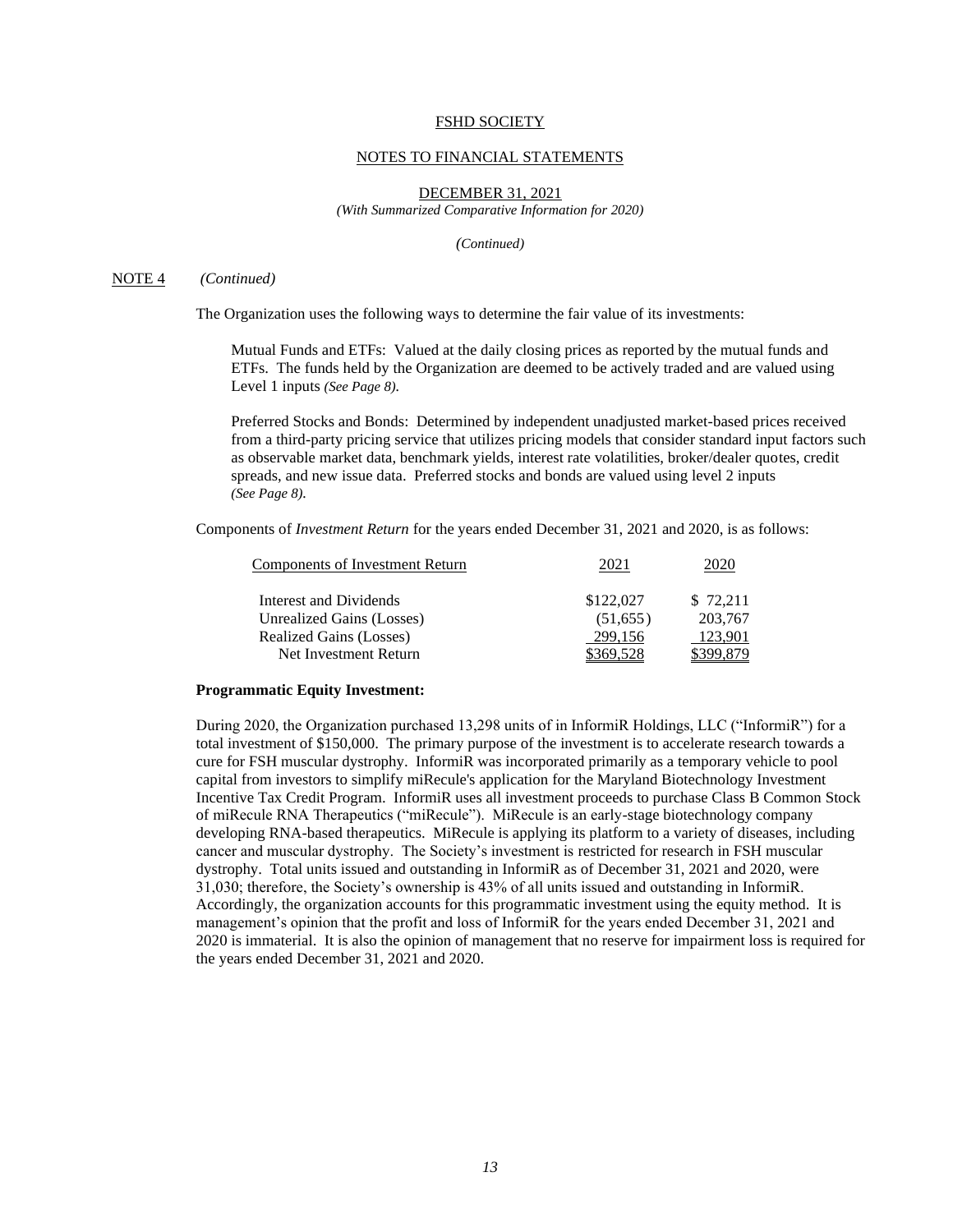#### NOTES TO FINANCIAL STATEMENTS

#### DECEMBER 31, 2021

*(With Summarized Comparative Information for 2020)*

#### *(Continued)*

## NOTE 5 DESIGNATIONS AND RESTRICTIONS OF NET ASSETS

#### **Net Assets With Donor Restrictions:**

As of December 31, 2021, and 2020, net assets with donor restrictions were designated for research and education and consisted of the following balances:

| Nature of Restriction                    | 2021        | 2020        |
|------------------------------------------|-------------|-------------|
| Lewis Family Donor Advised Fund for FSHD | \$2,178,448 | \$1,901,891 |
| <b>FSHD</b> Therapeutics                 | 198.080     | 390.181     |
| <b>Research and Education</b>            |             | 234.176     |
| Total                                    | \$2,376,528 | \$2,526,248 |

Net assets released from restrictions by incurring expenses which satisfied the restricted purpose, by the passage of time or by the occurrence of events specified by the donors during the years presented were as follows:

| \$1,000,000<br>Lewis Family Donor Advised Fund for FSHD | \$1,000,000 |
|---------------------------------------------------------|-------------|
| <b>FSHD</b> Therapeutics<br>471,703                     | 519,785     |
| <b>Clinical Trial Research Network</b>                  | 100,000     |
| Research and Education<br>638.293                       | 571,102     |
| <b>Payroll Protection Program</b><br>285,077            | 194,500     |
| \$2,395,073<br>Total                                    | \$2,385,387 |

#### NOTE 6 DONATED GOODS AND SERVICES

Volunteers are an integral component of FSHD Society. For the years presented, the Organization recognized the following in-kind contributions in the accompanying financial statements:

| Description                                         | 2021     | 2020     |
|-----------------------------------------------------|----------|----------|
| Scientific Committees Expenses                      | \$70,300 | \$59,500 |
| Science time for FSHD Connect and Patient Education | 40,800   | 11.475   |
| Public Awareness                                    | 109.900  |          |
| <b>Investment Advisory Services</b>                 | 4.200    | 5,100    |
| Total                                               | 225.200  | 16.075   |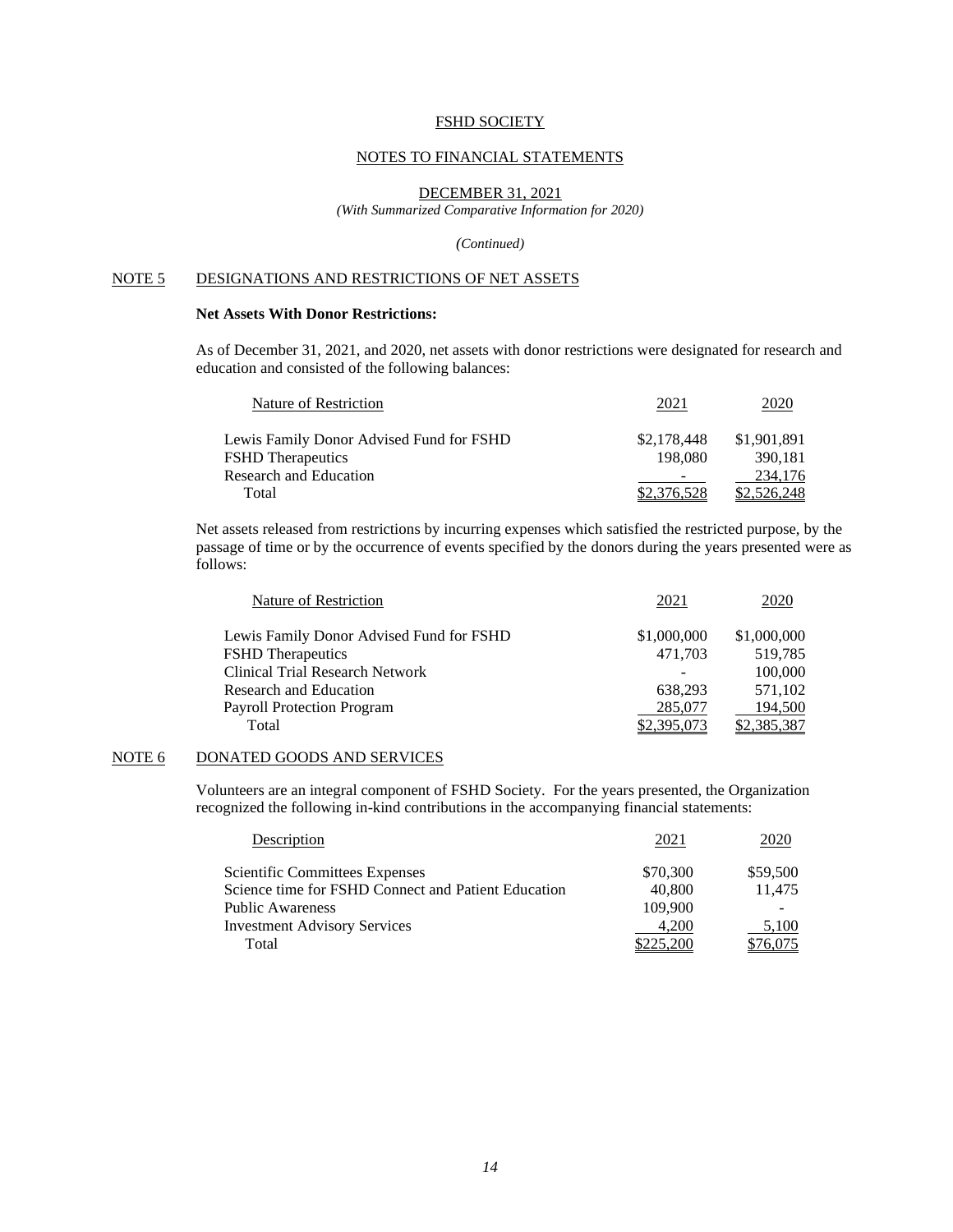#### NOTES TO FINANCIAL STATEMENTS

DECEMBER 31, 2021 *(With Summarized Comparative Information for 2020)*

*(Continued)*

#### NOTE 7 LINE OF CREDIT

During 2018, the Society entered into a line of credit agreement with a bank for \$250,000. There were no borrowings against the line as of December 31, 2021 and 2020. The line bears interest at the bank's base rate. As of December 31, 2021, and 2020, the bank's base rate was 3.75%. Under the terms of the line of credit, during each successive twelve-month period of the line of credit, the outstanding principal balance shall be paid in full for a period of thirty consecutive days. The Society is also required to have unencumbered liquidity, as defined, in an amount not less than \$500,000 measured at the end of each fiscal year.

#### NOTE 8 LEASING ARRANGEMENTS

In October 2018, the Society entered a three-year lease for 1,835 square feet of office space through July 2022. The basic rent commencing on August 1, 2019, was \$2,982 and additional amounts are assessed each month for operating costs and utilities. The basic annual rent increases each August  $1<sup>st</sup>$  through 2021 by \$1.00 per square foot. The Society entered into an agreement to terminate the lease effective March 1, 2022. As of December 31, 2021, the aggregate amount of future lease payments and early termination fee under this agreement was \$9,529, due in FY 2022.

Rent expense for the years ended December 31, 2021 and 2020 was \$38,382 and \$36,547, respectively, which is included in *Occupancy* in the accompanying Statement of Functional Expenses.

#### NOTE 9 COMMITMENTS AND CONTINGENCIES

## **Clinical Trial Research Network Memorandum of Understanding**

During 2019, the Society entered a memorandum of understanding ("MOU") with the University of Kansas Medical Center ("KUMC") for the development and management of the FSH Clinical Trial Research Network ("CTRN"). Per the MOU, the Society has agreed to pay KUMC \$180,000 in 2021 contingent upon reasonable determination that KUMC has made sufficient progress in developing the CTRN during the prior calendar year. In the opinion of management, KUMC made sufficient progress in developing the CTRN during 2020 and 2021. In addition, the Society commits to awarding KUMC up to an additional \$120,000 per year in 2021-2022 for up to four new CTRN members. CTRN expenses for the years ended December 31, 2021 and 2020 were \$300,000 annually, which are included in *Scientific Grants and Research Projects* in the accompanying Statement of Functional Expenses.

#### **Other Program Service Commitments:**

During 2021, the Society entered into various professional service consulting agreements and venue contracts for 2022 conferences and meetings. Obligations during 2022 under these agreements are approximately \$452,000. Approximately \$170,000 of venue commitments are noncancelable. The program service commitments have not been accrued on the accompanying Statement of Financial Position because the various programs primarily occur in 2022.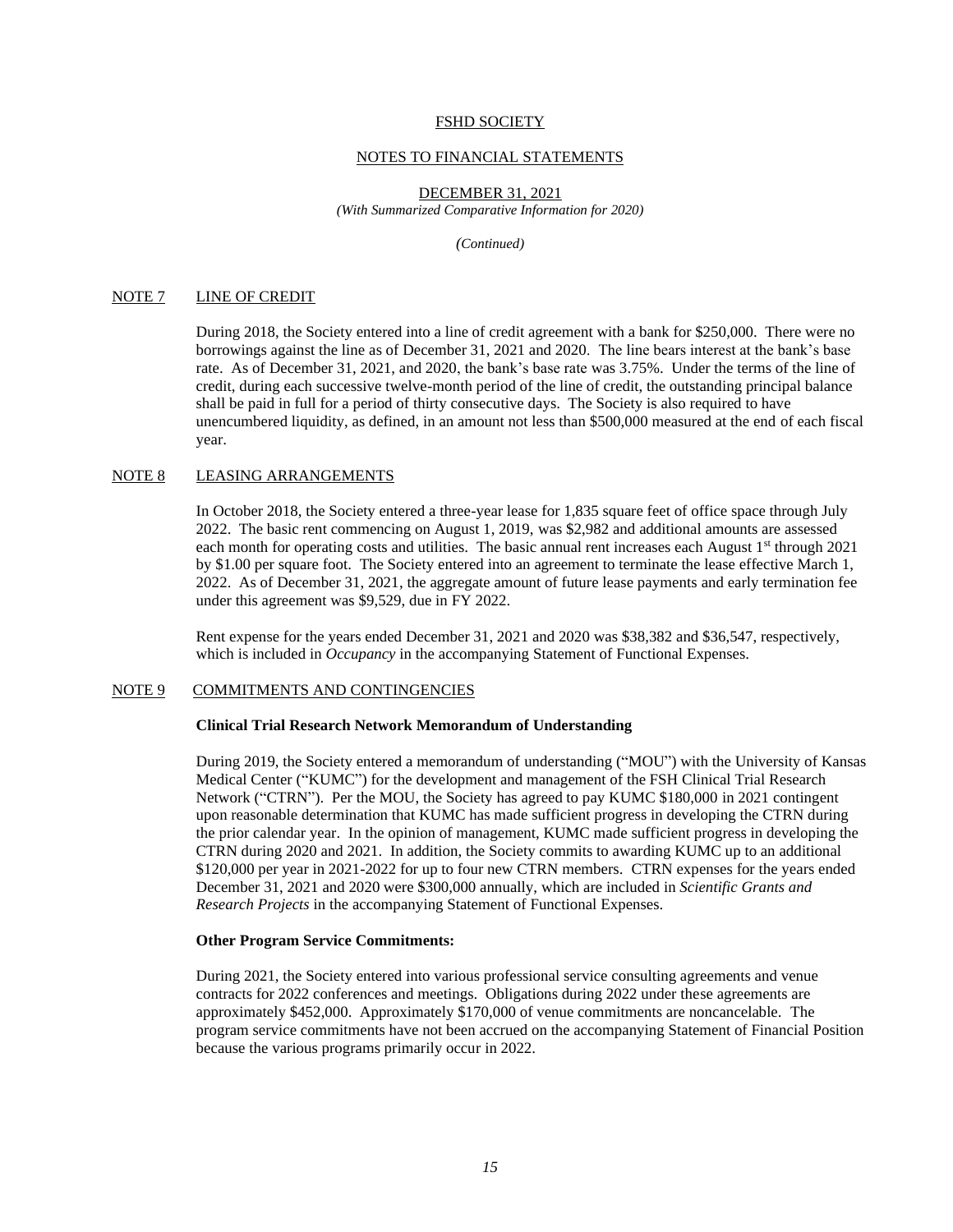#### NOTES TO FINANCIAL STATEMENTS

# DECEMBER 31, 2021

*(With Summarized Comparative Information for 2020)*

*(Continued)*

#### NOTE 10 COVID RELIEF FUNDING

In April 2020, the Society was granted a \$194,500 loan under the Paycheck Protection Program ("PPP") administered by a Small Business Administration ("SBA") approved partner. The loan is uncollateralized and is fully guaranteed by the Federal government. The Society initially recorded the loan as a refundable advance and subsequently recognized grant revenue in accordance with guidance for conditional contributions; that is, once the measurable performance or other barrier and right of return of the PPP loan no longer existed. The Society has recognized \$194,500 as grant revenue in the accompanying Statement of Activities for the year ended December 31, 2020. The loan forgiveness application for \$194,500 was approved by the SBA on November 2, 2020.

On February 8, 2021, the FSHD Society received a second draw of the PPP loan proceeds of \$285,077 ("PPP2 Loan"), issued under the Economic Aid to Hard-Hit Small Businesses, Nonprofits, and Venues Act. The PPP provides for forgiveness of principal subject to various conditions regarding use of funds for allowable expenditures, maintenance of headcount and compensation levels, and the period within which PPP Loan proceeds must be spent. The Society has recognized \$285,077 as grant revenue in the accompanying Statement of Activities for the year ended December 31, 2021. The loan forgiveness application for \$285,077 was approved by the SBA on October 27, 2021.

The CARES Act provides an employee retention credit ("CARES Employee Retention credit"), which is a refundable tax credit against certain employment taxes of up to \$5,000 per employee for eligible employers. The tax credit is equal to 50% of qualified wages paid to employees during a quarter, capped at \$10,000 of qualified wages per employee through December 31, 2020. Additional relief provisions were passed by the United States government, which extend and slightly expand the qualified wage caps on these credits through September 30, 2021. Based on these additional provisions, the tax credit in 2021 is equal to 70% of qualified wages paid to employees during a quarter, and the limit on qualified wages per employee has been increased to \$10,000 of qualified wages per quarter. The Society qualifies for the tax credit under the CARES Act. During the year ended December 31, 2021, the Society recorded \$313,636 related to the CARES Employee Retention credit as grant revenue in the accompanying Statement of Activities*.* As of December 31, 2021, the Society has \$227,839 in *Employee Retention Tax Credits Receivable* recorded in the accompanying Statement of Financial Position*.* Subsequent to yearend, the Society collected \$60,000 of tax credits related to 2020 CARES Employee Retention credit.

## NOTE 11 OTHER LOSS

In April 2020, the Society discovered that it was a victim of an email phishing scam. \$111,934 was transferred to a fraudulent bank account. Following an investigation by the Society's online bill payment service, the Society was able to recover \$12,000, which resulted in a net loss of \$99,934, which has been recorded as *Other Loss* in the accompanying Statement of Activities. Management took several actions because of this fraud, including the implementation of additional controls over electronic bill payments and wire transfers as well as cybersecurity training and monitoring for the Society's staff. In addition to its cyber insurance, the Society has also purchased social engineering insurance which insures against email phishing scams.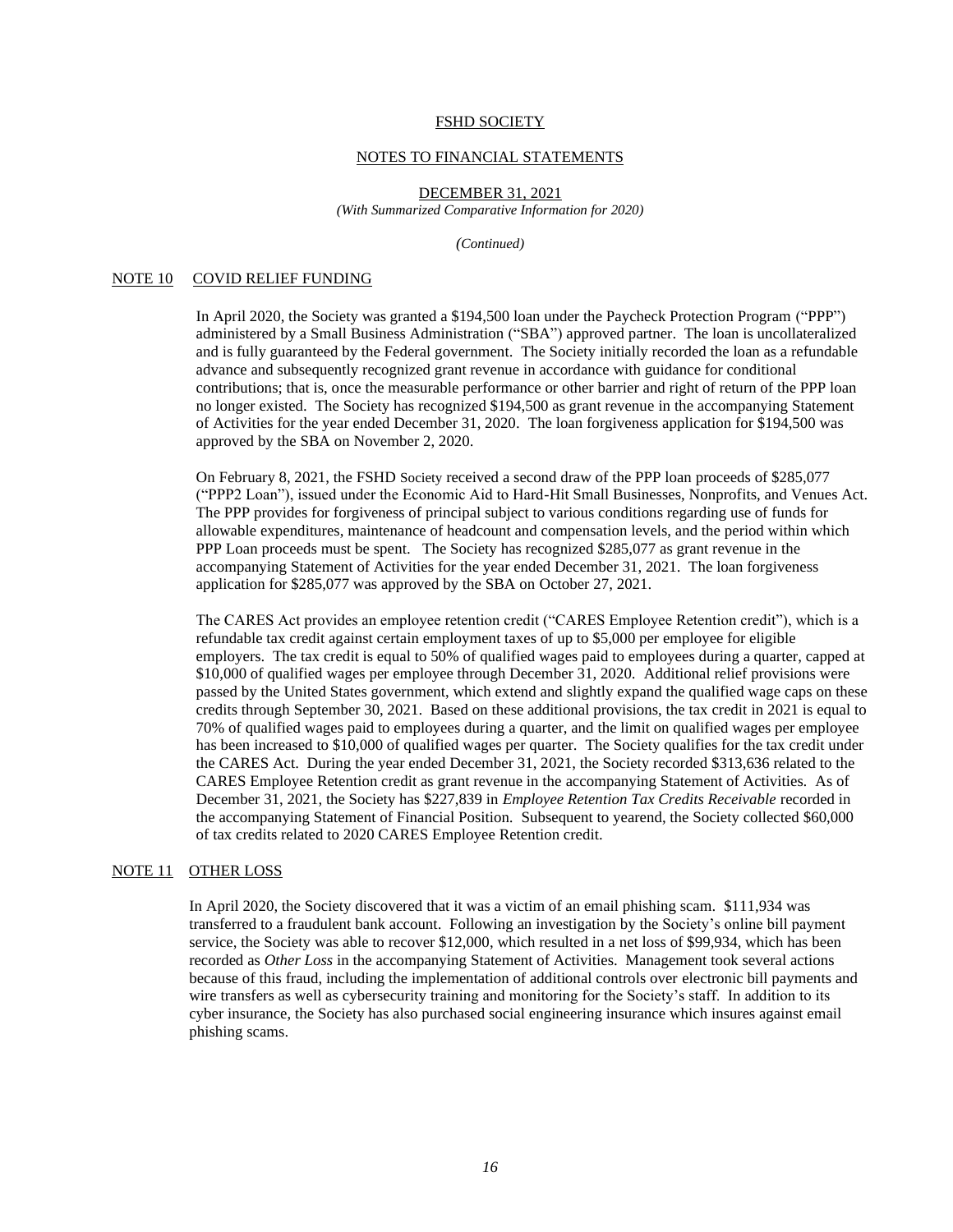#### NOTES TO FINANCIAL STATEMENTS

# DECEMBER 31, 2021

*(With Summarized Comparative Information for 2020)*

*(Continued)*

#### NOTE 12 RETIREMENT PLANS

During the year ended December 31, 2020, the Society maintained a defined contribution plan qualified under IRC Section  $401(k)$ . The defined contribution plan provides that employees who have attained age 21 may voluntarily contribute their earnings to the plan, up to the maximum allowed by the IRS. Employer contributions are discretionary and are authorized by the Board of Directors each plan year. In 2020, the Society elected to make safe harbor matches of up to 4% of employees' earnings.

Effective December 15, 2020, the Society transitioned to a Professional Employer Organization ("PEO") for its payroll, benefits, and human resource needs. The Society transitioned to the PEO 401(k) Plan effective December 15,2020. The PEO 401(k) plan provides that employees who have attained age 21 and completion of three consecutive months of employment may voluntarily contribute their earnings to the plan, up to the maximum allowed by the IRS. Employer contributions are discretionary and are authorized by the Board of Directors each plan year. In 2021 and 2020, the Society elected to make safe harbor matches of up to 4% of employees' earnings.

For the years ended December 31, 2021 and 2020, the total employer contributions to each of the retirement plans outlined above were \$49,240 and \$46,488, respectively, and are included in *Salaries and Related Expenses* in the accompanying Statement of Functional Expenses.

#### NOTE 13 457(b) DEFERRED COMPENSATION PLAN

During 2019, the Society's Board of Directors approved a 457(b) deferred compensation plan that allows eligible employees to defer pretax annual compensation up to certain limitations imposed by the IRS. Eligible employees are determined by the Board of Directors. During the years presented, the only eligible employee is the Society's Chief Executive Officer & President. The Society reports assets and liabilities of equal amounts attributable to the amount deferred, as the Society has opted to set aside amounts contributed to the plan; however, these assets are owned by the Society until a vesting event occurs. Eligible employees must remain employed by the Society until December 31, 2024 for employer contributions in the plan to vest. For the years ended December 31, 2021 and 2020, the Board voted to fund this plan in the amount of \$19,500 annually. The assets and liability related to the 457(b) deferred compensation plan are included in *Investments* and *Long-Term Compensation Liability* in the accompanying Statements of Financial Position and represent the cumulative amount of contributions to the 457(b) deferred compensation plan, as well as accumulated earning and losses since the plan's inception. The related deferred compensation expense for the years ended December 31, 2021 and 2020 were \$25,923 and \$22,878, respectively, and are included in *Salaries and Related Expenses* in the accompanying Statement of Functional Expenses.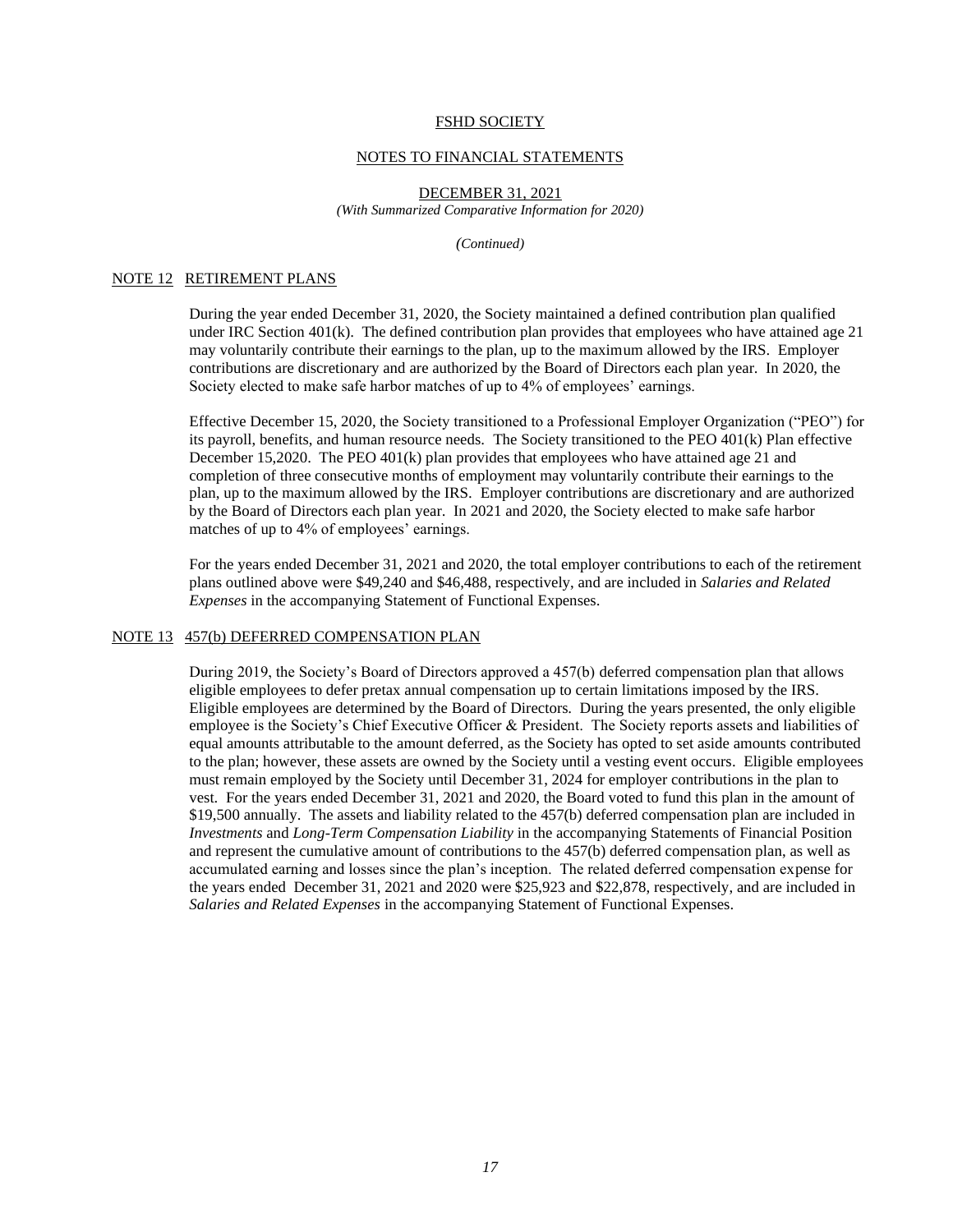#### NOTES TO FINANCIAL STATEMENTS

DECEMBER 31, 2021

*(With Summarized Comparative Information for 2020)*

*(Continued)*

#### NOTE 14 CONCENTRATIONS

Financial instruments which potentially subject the Organization to concentrations of credit and market risk consist principally of the Organization's cash balances, investment portfolio, and contributions receivable.

#### **Cash:**

The Organization is subject to concentrations in credit risk relating to cash balances. The Society maintains two bank accounts with one financial institution: (1) a Negotiable Order of Withdrawal account ("NOW account") and (2) an Insured Cash Sweep account("ICS account"). After all debit and credit transactions have posted at the end of each business day, excess balances from the NOW account are automatically moved to the ICS account. ICS account funds are divided into amounts under the standard Federal Deposit Insurance Corporation ("FDIC") maximum and placed with other ICS network members, each an FDIC insured institution. As of December 31, 2020, cash balances in excess of the FDIC limit were \$31,498. As of December 31, 2021, cash balances were not in excess of the FDIC limit. The Organization has not experienced any losses on uninsured cash balances and management considers risk on cash balances to be low.

## **Investments:**

The Organization invests or holds a variety of investment vehicles, including money market funds, mutual fund, EFTs, preferred stocks, and bonds. These investments are exposed to interest rate, market, credit, and other risks depending upon the nature of the investment. Accordingly, it is reasonably possible that these factors will result in changes in the value of the Organization's investments; however, the Organization's investments do not represent significant concentrations of market risk considering the Organization's portfolio is widely diversified among issuers.

## **Contributions Receivable:**

As of December 31, 2021, 76% of *Contributions Receivable* was owed from one donor. As of December 31, 2020, 59% of *Contributions Receivable* was owed from three donors.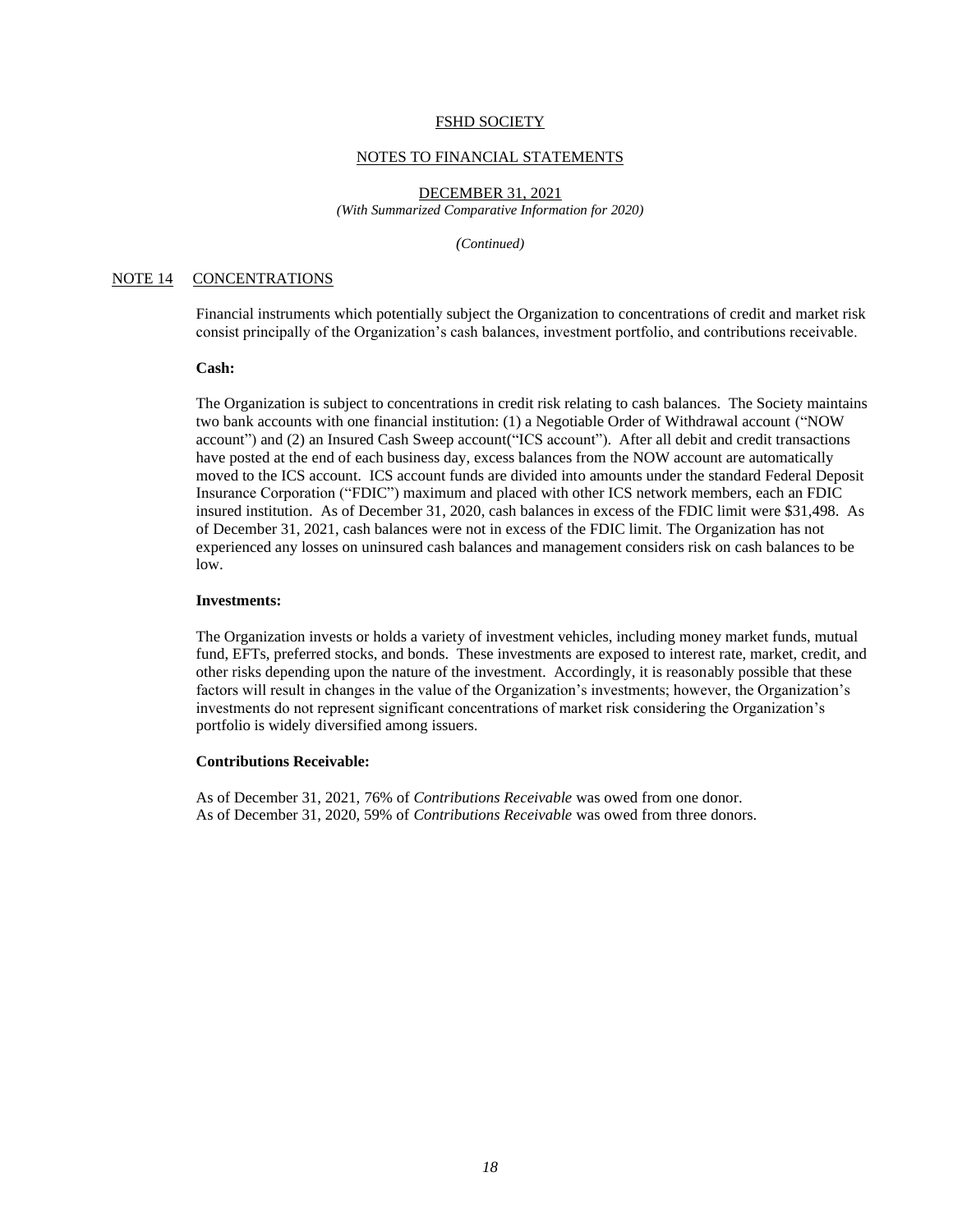### NOTES TO FINANCIAL STATEMENTS

#### DECEMBER 31, 2021

*(With Summarized Comparative Information for 2020)*

*(Continued)*

#### NOTE 15 AVAILABLE RESOURCES AND LIQUIDITY

As part of the Society's liquidity management, it has a policy to structure its financial assets to be available as its general expenditures, liabilities, and other obligations come due. The Society has various sources of liquidity at its disposal, including cash and cash equivalents, marketable debt and equity securities, and a line of credit. See Note 7 for information about the Society's line of credit.

For purposes of analyzing resources available to meet general expenditures over a 12-month period, the Society considers all expenditures related to its ongoing activities of promoting research and patient advocacy and education as well as the conduct of services undertaken to support those activities to be general expenditures. The Society manages its cash available to meet general expenditures following three guiding principles:

- Operating within a prudent range of financial soundness and stability,
- Maintaining adequate liquid assets, and
- Maintaining sufficient reserves to provide reasonable assurance that grant commitments will continue to be met.

The Society strives to maintain year-end financial assets available to meet general expenditures at a level that represents 50% of annual operating expenses plus an amount that represents the next expected payment for semi-annual grant commitments plus all current grants payable approved by the Board.

The table below presents financial assets available for general expenditures within two years as of December 31, 2021 and 2020:

|                                                           | 2021          | 2020          |
|-----------------------------------------------------------|---------------|---------------|
| Financial Assets at Year End:                             |               |               |
| Cash and Cash Equivalents                                 | \$4,820,728   | \$ 3,280,720  |
| <b>Employee Retention Tax Credit Receivable</b>           | 227,839       |               |
| <b>Contributions Receivable</b>                           | 65,847        | 340,181       |
| Investments                                               | 2,396,249     | 2,093,769     |
| <b>Total Financial Assets</b>                             | 7,510,663     | 5,714,670     |
| Less Amounts Not Available to be Used Within One Year:    |               |               |
| Investments in Donor Advised Fund                         |               |               |
| With Donor-Imposed Restrictions                           | \$(2,178,448) | \$(1,901,891) |
| Programmatic Equity Investment                            | (150,000)     | (150,000)     |
| Deferred Compensation Liability                           | (67, 801)     | (41,878)      |
| Contributions Receivable for Restricted Gifts, Net        | (65, 847)     | (340, 181)    |
| Grants Payable Due Within One Year                        | (669,087)     | (266, 550)    |
| Reserves for Bi-Annual International Research and         |               |               |
| <b>Patient Conference</b>                                 | (352,000)     | (157,000)     |
| Financial Assets Not Available to be Used Within One Year | (3,482,183)   | (2,857,500)   |
| Financial Assets Available to Meet General Expenditures   |               |               |
| Within One Year                                           | 4,027,480     | \$2,857,170   |
|                                                           |               |               |